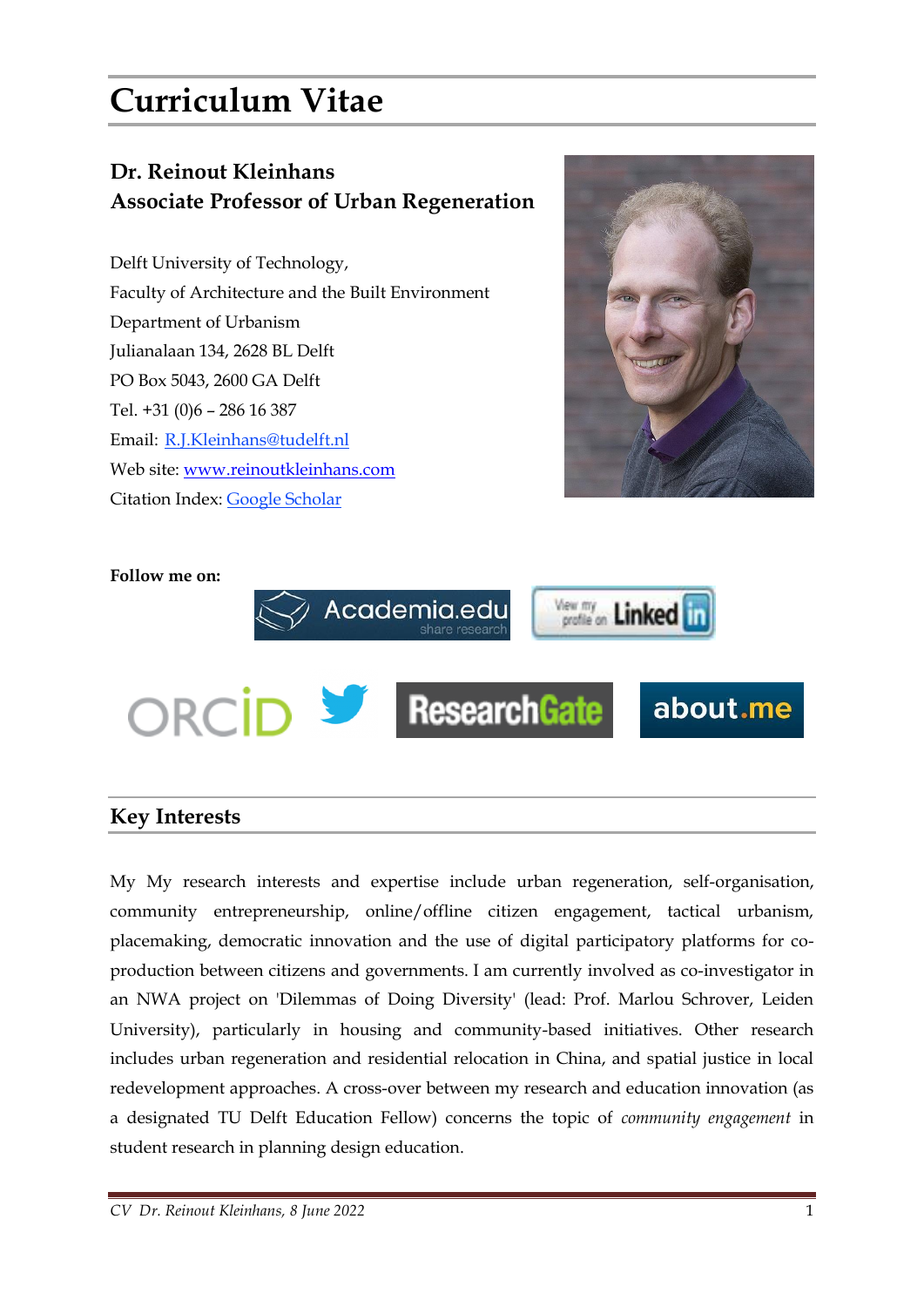### **Current Positions**

**Associate Professor** of Urban Regeneration, section Urban Studies, Department of Urbanism, Faculty of Architecture and the Built Environment, Delft University of Technology.

**TU Delft [Education Fellow](https://www.tudelft.nl/en/tu-delft-teaching-academy/grants/education-fellowship)**

**TU Delft Co-ordinator of the LDE Centre [Governance of Migration and Diversity](https://www.gmdcentre.nl/home)** Steering Committee member for the **[City Lab Delft](https://agendastad.nl/even-voorstellen-city-deal-steden-presenteren-hun-projecten-en-ambities-voor-2020/delft/)** (*Stadslab Delft*)

#### **Professional History**

| July 2020-present        | Associate Professor 1 (UHD1) of Urban Regeneration and          |
|--------------------------|-----------------------------------------------------------------|
|                          | Neighbourhood Change at the Faculty of Architecture and the     |
|                          | <b>Built Environment.</b>                                       |
| October 2015-June 2020   | Associate Professor (UHD2) of Urban Regeneration and            |
|                          | Neighbourhood Change at the Faculty of Architecture.            |
| January 2013-October '15 | Assistant Professor (UD) of Urban Renewal and Housing at the    |
|                          | Faculty of Architecture and the Built Environment.              |
| January 2013-July 2013   | Assistant Professor of Human Geography at the University        |
|                          | College Roosevelt, the International Honours College of Utrecht |
|                          | University at Middelburg.                                       |
| March 2007-December '12  | Senior Researcher and Theme Group Leader of Urban Renewal       |
|                          | at the OTB Research Institute for the Built Environment.        |
| March 2001-November '05  | PhD-Researcher at Delft University of Technology. Thesis:       |
|                          | 'Social implications of Urban Restructurering and relocation'.  |
| March 1999-March 2007    | Researcher at OTB Research Institute for the Built Environment, |
|                          | Delft University of Technology                                  |
| May 1998-February 1999   | Research Fellow at the 'Scientific Foundations of Social Work'  |
|                          | chair, Prof. dr. J.W. Duyvendak, Erasmus University Rotterdam   |
| February 1998-April 1998 | Junior Reseacher at Buro Vijn, (Oenkerk) Leeuwarden             |
| March 1997-August 1997   | Trainee at Atrivé, Amersfoort                                   |
| September 1996-Jan. 1997 | Research assistant at University of Groningen, the Faculty of   |
|                          | Spatial Sciences, Department of Demography (chair: Prof. Dr.    |
|                          | D. Willekens).                                                  |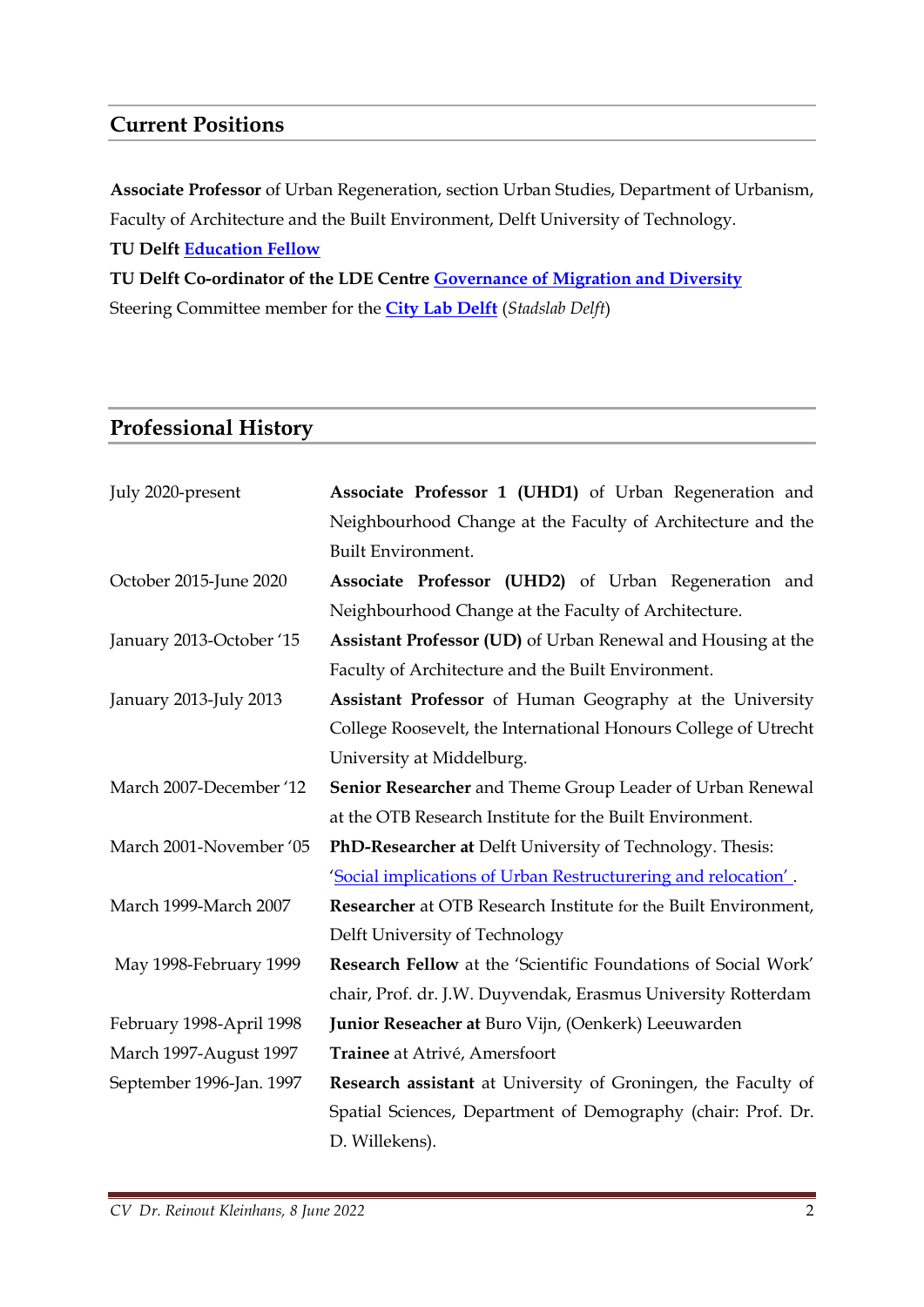## **Education**

Sept. 1993-Februari '98 **Human Geography BSc and MSc**, Faculty of Spatial Sciences, University of Groningen. Master specialisation: Urban Planning & Housing (GPA: 8).

## **Research Supervision and Project Management**

| 2022-2026 | Co-Investigator in the NWA-project 'Dilemmas of Diversity        |
|-----------|------------------------------------------------------------------|
|           | (DIDI): Diversity Policies and Practices in Dutch towns in the   |
|           | Past, Present, and Future', together with Prof Marlou Schrover   |
|           | (PI, Leiden University) and others.                              |
| 2019-2020 | Principal Investigator in the project, 'Exploring the Durability |
|           | of Community Businesses in England - A Robust Comparative        |
|           | Analysis', together with Steve Clare (Cyta Consulting Ltd.) and  |
|           | Dr. Ingmar van Meerkerk and Dr. Rianne Warsen (Erasmus           |
|           | University), funded by Power to Change, London.                  |
| 2016-2018 | Dutch Co-Investigator in the project, 'A Comparative Study of    |
|           | the Role, Funding and Impact of Community-based Social           |
|           | Enterprises in Three European Countries', together with Prof     |
|           | Nick Bailey (UK, PI) and Dr Jessica Lindbergh, funded by         |
|           | Power to Change, London.                                         |
| 2016-2021 | H2020-SC6-REV-INEQUAL-2016-2017 project 'Resituating the         |
|           | Local in Cohesion and Territorial Development' (RELOCAL).        |
|           | Supervising two senior researchers, a junior researcher and a    |
|           | post doc researcher and the general TU Delft contribution to     |
|           | the project, together with prof. dr. Maarten van Ham.            |
| 2016-2019 | Co-Investigator in the ERA-NET Cofund Smart Cities &             |
|           | Communities project 'Advanced decision support for Smart         |
|           | Governance' (SmartGov). Supervising a postdoc researcher,        |
|           | data scientist and the TU Delft contribution to the project.     |
| 2015-2017 | Co-ordinator of a book project, based on a contract with         |
|           | Edward Elgar Publishers, for an edited volume (issued in 2017):  |
|           | 'Entrepreneurial Neighbourhoods: Towards an Understanding        |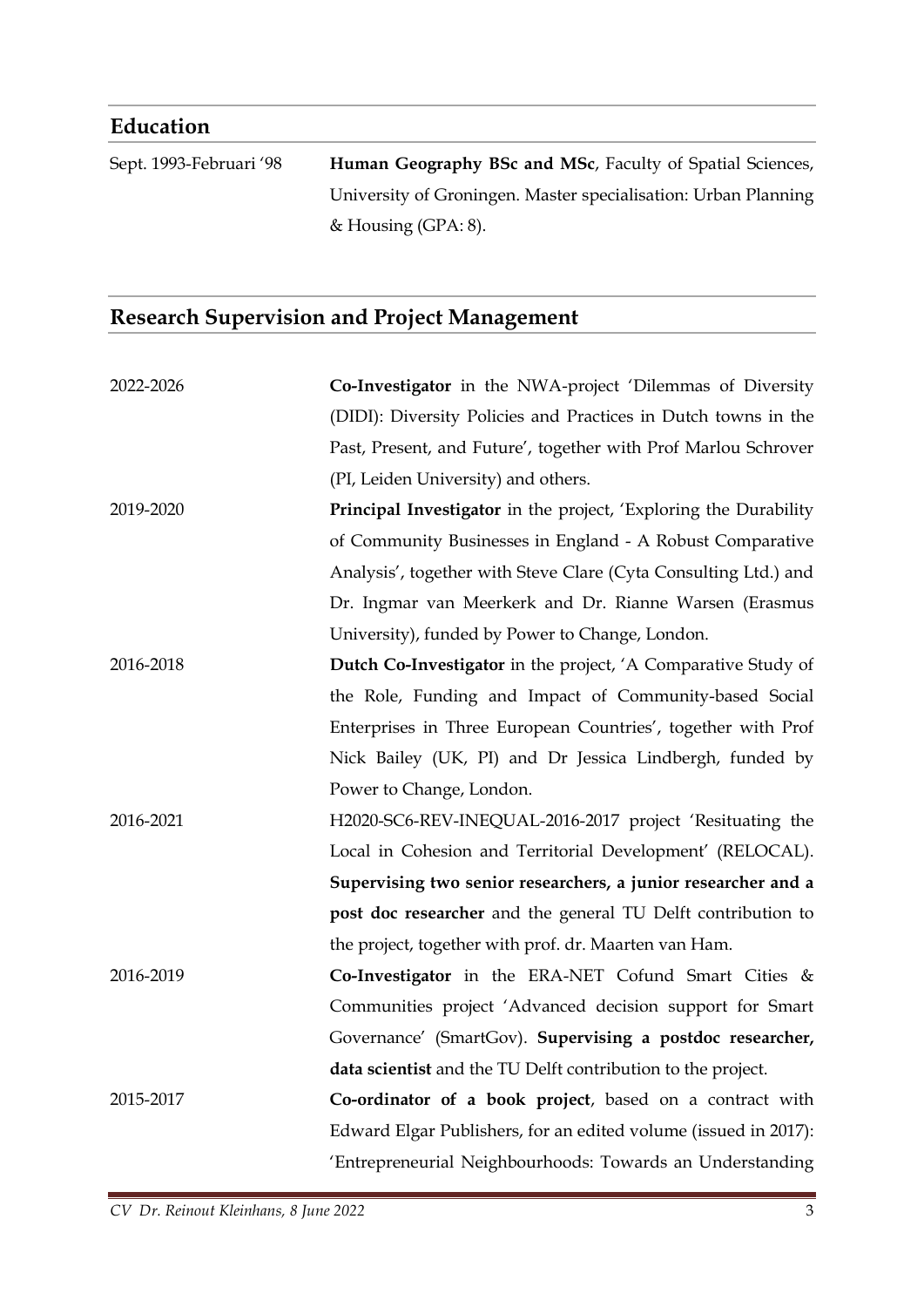of the Economies of Neighbourhoods and Communities'. Coeditors: Darja Reuschke, Maarten van Ham, Stephen Syrett and Colin Mason.

- 2012-2015 **Principal Investigator** in the project Knowledge Development Community Enterprises (*Kennisontwikkeling Experiment Bewonersbedrijven*), together with the Ministry of the Interior (BZK) and the Landelijk Samenwerkingsverband Actieve Bewoners (LSA)**. Project leadership**, **supervising two OTB researchers** in the project.
- 2012-2014 **Principal Investigator** NWO-Platform 31 research 'Please do it yourself. On social support, professional counselling and longterm upward social mobility in a neighbourhood-based approach'. **Project leader**, **supervising two OTB researchers, one UvA researcher and a master student.** Managing a consortium with TU Delft, University of Amsterdam (prof. dr. J.W. Duyvendak, dr. L. Veldboer), and Glasgow University (prof. dr. A. Kearns), Platform Corpovenista, the Borough of Hoogvliet, Vestia, Woonbron.
- 2009-2012 Nicis / Platform Corpovenista research 'Spillover Effects from Urban Restructuring' (*Waterbedeffecten van stedelijke herstructurering*). **Co-Investigator** with PI prof. dr. R. van Kempen, Utrecht University, **supervising two OTB researchers and a master student**. Managing a consortium of TU Delft (OTB), Utrecht University, Nicis Institute, Local authorities of The Hague, Rotterdam, Breda, Groningen and Ede, and the local housing associations Woonstad Rotterdam, Haag Wonen and Lefier.
- 2009-2011 **Principal Investigator** Nicis research 'The Binding Influence of Middle-Income House-holds in Mixed Neighbourhoods: Can gentrification Contribute to Trust?' (*De bindende invloed van middengroepen*; *kan gentrificatie bijdragen aan vertrouwen?*). **Supervision of one OTB researcher** in the project. Consortium with University of Amsterdam (prof. dr. J.W. Duyvendak, dr. L. Veldboer en M. Bergstra MSc), TU Delft (OTB), local authorities of Amsterdam and Enschede.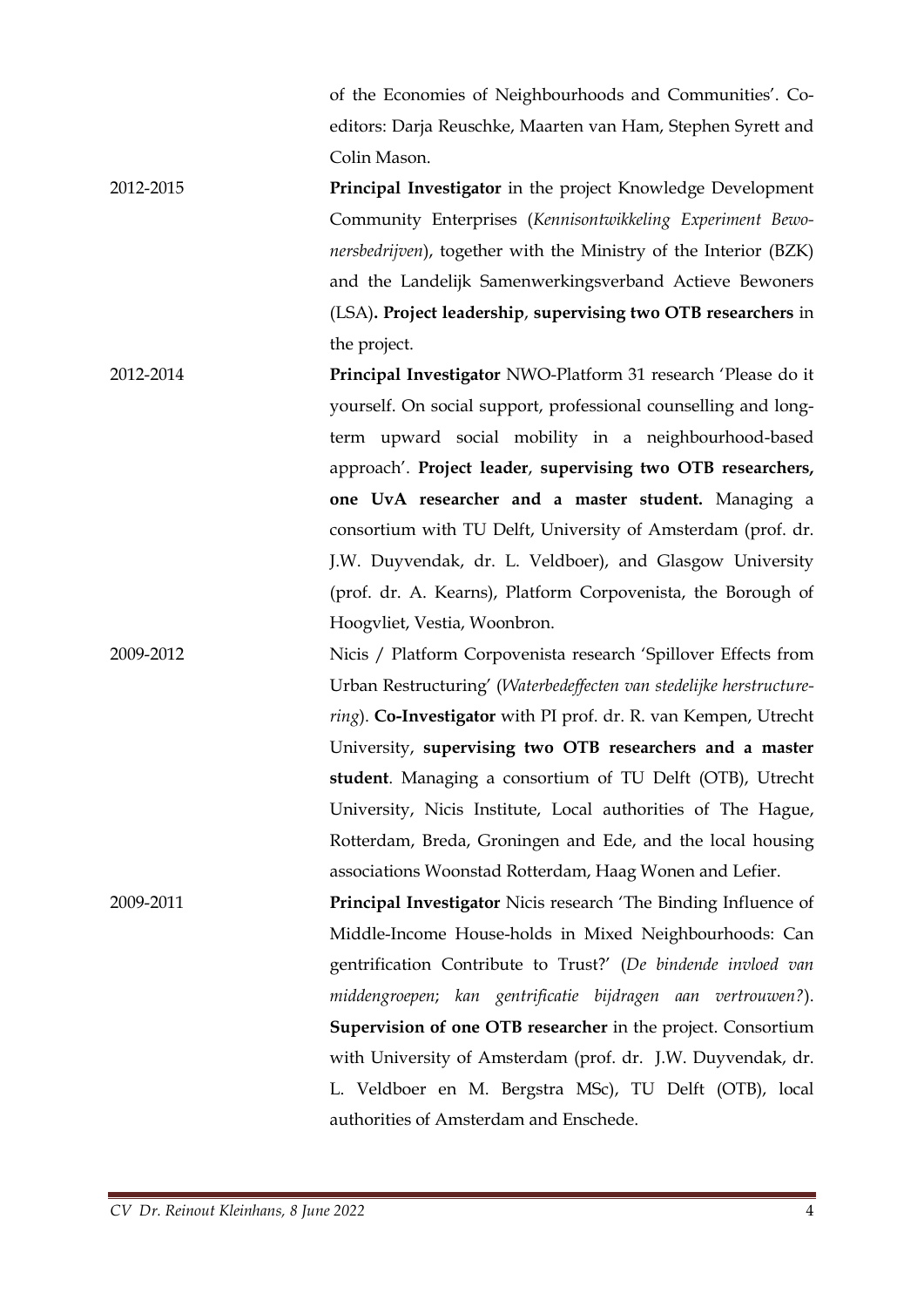| 2008-2010 | Principal Investigator Nicis research 'Neighbourhood Decline      |
|-----------|-------------------------------------------------------------------|
|           | and Collective Efficacy' (Buurtverval en collectieve zelfredzaam- |
|           | heid). <b>Project leadership</b> , managing a consortium with TU  |
|           | Delft, Utrecht University (prof. dr. R. van Kempen and dr. G.     |
|           | Bolt), Nicis Institute, and local authorities of Amsterdam,       |
|           | Rotterdam and Dordrecht. Supervision of three researchers         |
|           | from these local authorities who have conducted in-depth          |
|           | interviews with residents from neighbourhoods in their            |
|           | constituency.                                                     |
| 2008-2013 | Co-Investigator Nicis research 'The Power of Beautiful Public     |
|           | $C = I/D$ 1 1 1 1 1 1 1 $C = I$                                   |

Spaces' (*De kracht van prachtige openbare ruimten*). **Supervision one OTB researcher (PhD student)** in the project. Consortium with the Erasmus University of Rotterdam (project leader: prof. dr. J. Burgers), University of Amsterdam (prof. dr. J. Rath), TU Delft (OTB) and local authorities of Amsterdam, Rotterdam, Utrecht.

2007-2008 Research project 'Own your home and have a better life–Part II' Commissioned by the Steering Group Experiments in Housing (*StuurgroepExperimenten Volkshuisvesting*) and 13 Dutch housing associations spread over the Netherlands. **Co-investigator** with prof. Marja Elsinga (PI), Delft University of Technology.

2007 Research project 'Resident perceptions & pending regeneration attitudes in Philipsdorp' (*Bewonersonderzoek Philipsdorp*), commissioned by the city of Eindhoven. **Project leadership and supervision of one OTB researcher and an independent survey bureau** (subcontractor - Marketresponse)**.**

2006-2007 Research project 'Urban Restructuring and Social Mobility in Hoogvliet". Consortium met University of Amsterdam (project leader: prof. dr. J.W. Duyvendak and L. Veldboer MSc) and the Verwey-Jonker Institute (N. Boonstra), commissioned by the Borough of Hoogvliet and the housing associations Vestia en Woonbron. **Supervision of two OTB researchers** in the project. 2006 Research project 'Cleaning the Daily Living Environment' (*Schoonhouden woonomgeving*) commissioned by Government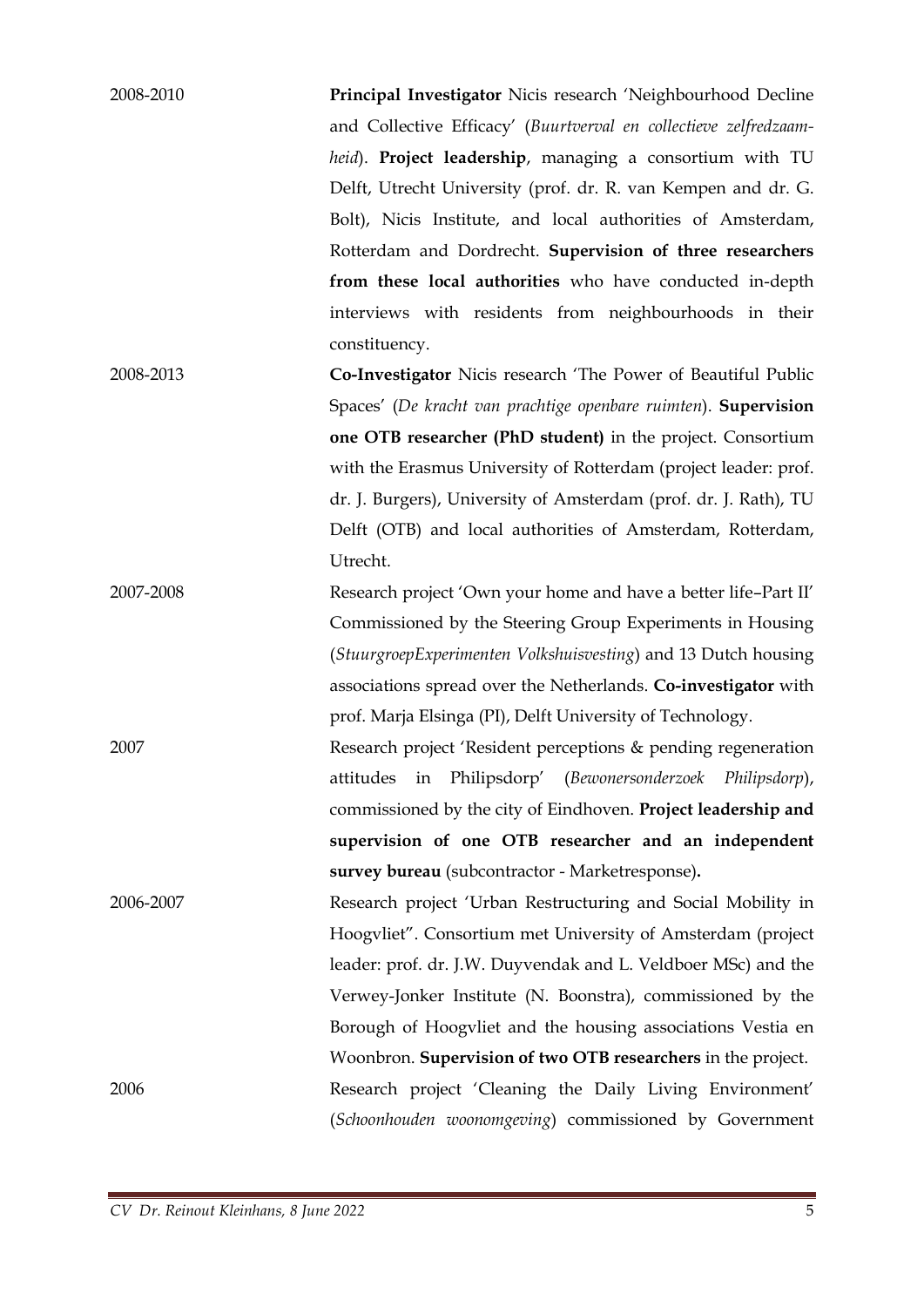|           | Audit Committee (Rekenkamercommissie) of the city of The                |
|-----------|-------------------------------------------------------------------------|
|           | Hague. Supervision of two OTB researchers in the project.               |
| 2003-2006 | <b>Project leadership</b> of (small) contract research for the Ministry |
|           | of Housing, Spatial Planning and the Environment, Ministry of           |
|           | the Interior, local authorities, housing associations and others.       |
| 2001-2002 | Research project 'Tracking Restructuring Relocatees' (In het            |
|           | spoor van de vertrekkers). Joint project leadership with Dr. Helen      |
|           | Kruythoff, commissioned by the DGVH-NETHUR Partnership.                 |
|           | Supervision of one OTB researcher in the project.                       |

#### **Subsidies and Grants - € 3,798,500** *since start of PhD research*

- Schrover, M. (PI, Leiden University), Fokkema, T. (Co-I), **Kleinhans, R. (Co-I)**, Scholten, P. (Co-I), Lindenberg, J. (Co-I), Conkova, N. (Co-I) & Wijntuin, P. (Co-I) (2022), "Dilemmas of Diversity (DIDI): Diversity Policies and Practices in Dutch Towns in the Past, Present, and Future." Dutch Research Agenda, Research along routes by Consortia (NWA-ORC) 2020/21Total budget € 1,780,467; TU Delft budget **€258,000**.
- **Kleinhans, R. (PI)** (2019), "Crossing the Proverbial Gap Between Research-Based Education & Societal Impact. Exploring Community Engagement Through (Design) Education." Education Fellowship funded by Delft University of Technology, **€50,000**
- **Kleinhans, R. (PI)**, Clare, S., Meerkerk, I. van, and Molenveld, A. (2019), 'Exploring the Durability of Community Businesses in England - A Robust Comparative Analysis'. Funded by Power to Change London. Total budget € 45,000; TU Delft budget **€15,000**.
- Bailey, N. (PI), **Kleinhans, R. (Co-I)** and Lindbergh, J. (2016), "A Comparative Study of the Role, Funding and Impact of Community-Based Social Enterprises in Three European Countries." Funded by Power to Change, London. Total budget € 115,000; TU Delft budget **€40,000**.
- Scott J. (PI, University of Eastern Finland) and 13 European partners in 11 countries, among which **Kleinhans R. (Co-I)** & van Ham M (Co-I) (2016), Resituating the Local in Cohesion and Territorial Development (RELOCAL). Horizon 2020. Call: H2020-SC6- REV-INEQUAL-2016-2017. Total budget €4.8 million; TU Delft budget **€420,000**.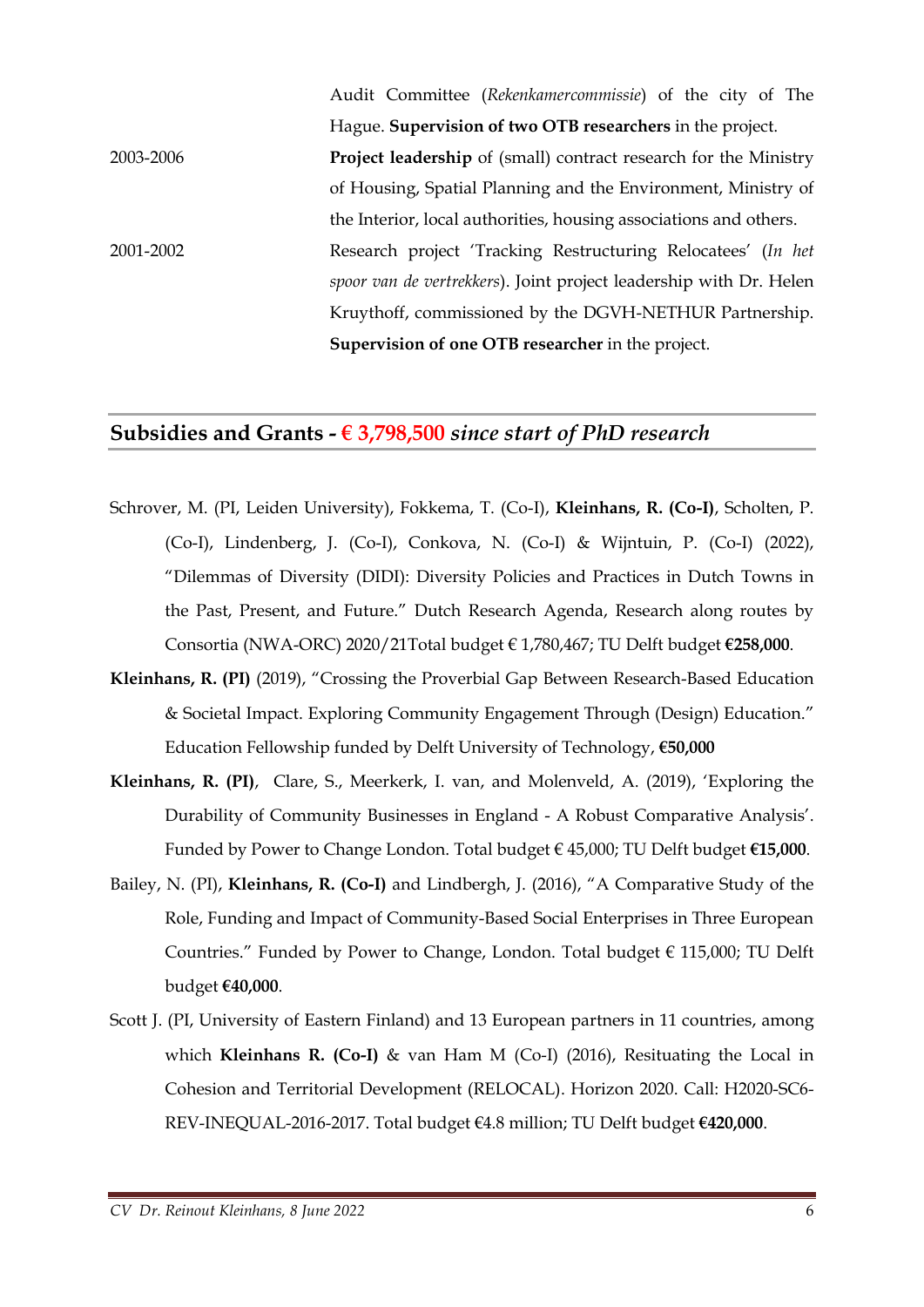- Parycek, P. (PI, Danube University of Krems) and nine European partners in four countries, among which **Kleinhans, R. (Co-I)** (2015), "Advanced decision support for Smart Governance" (SmartGov) 2016-2018. Funded by JPI Urban Europe ERA-NET Cofund Smart Cities and Communities, Project no. 646453. Total budget €1,232,000; TU Delft budget **€250,000**.
- **Kleinhans, R. (PI)** (2015), Methodological Supervision of Atelier "Create The Neighbourhood" (*Werkplaats MaakdeBuurt*), Amsterdam. **€5,455.**
- Ham, M. van (Co-I), **Kleinhans, R., (PI)** (2012), Project Knowledge Development Experiment Community Enterprises (*Project Kennisontwikkeling Experiment Bewonersbedrijven*). Subsidy of the Ministry of the Interior (BZK/WBI), co-financing of the Landelijk Samenwerkingsverband Aandachtswijken (LSA) and TU Delft**. €162,000.**
- **Kleinhans, R. (PI)** (2012), Teaching Grant for lecturing in the Human Geography Track of the University College Roosevelt Academy, International Honours College of Utrecht University in Middelburg (in co-operation with Dr. Tuna Tasan-Kok). **€10,500.**
- **Kleinhans, R. (PI)** (2012), "Please do it yourself. On social support, professional counselling and long-term upward social mobility in a neighbourhood-based approach". Additional grant for survey in the control area. Funded by VerDus, a cooperation of Nicis Institute and NWO. **€10,000.**
- **Kleinhans, R. (PI)** (2012), "Literature review of the impacts of selling social rented housing on the liveability of neighbourhoods". Kenniswerkplaats Leefbare Wijken. **€5,200.**
- **Kleinhans, R. (PI),** Ham, M. van, Duyvendak J.W., Veldboer L., Kearns A. (with the borough authorities of Hoogvliet, Vestia, Woonbron en Platform Corpovenista) (2012) "Please do it yourself. On social support, professional counselling and long-term upward social mobility in a neighbourhood-based approach". Funded by VerDus, a cooperation of Nicis Institute and NWO. **€270,000.**

**Kleinhans, R. (PI)** (2012), Bewonersonderzoek Bavodorp, Haarlem. Ymere. **€21,705.**

- **Kleinhans, R. (PI)**, Dol, K. & Posthumus, H. (2011). "Ervaringen van herhuisvestingskandidaten uit diverse complexen, 2007-2009. Barometer Herstructurering (Module 2)", Dienst Stedelijke Ontwikkeling, Gemeente Den Haag. **€9,080.**
- **Kleinhans, R. (Co-I)**, Bolt, G. (Co-I), Kempen, R. van (PI) (2009) Nicis/Platform Corpovenista project "Waterbedeffecten van stedelijke herstructurering". Nicis Kennis voor Krachtige Steden. **€585,000.**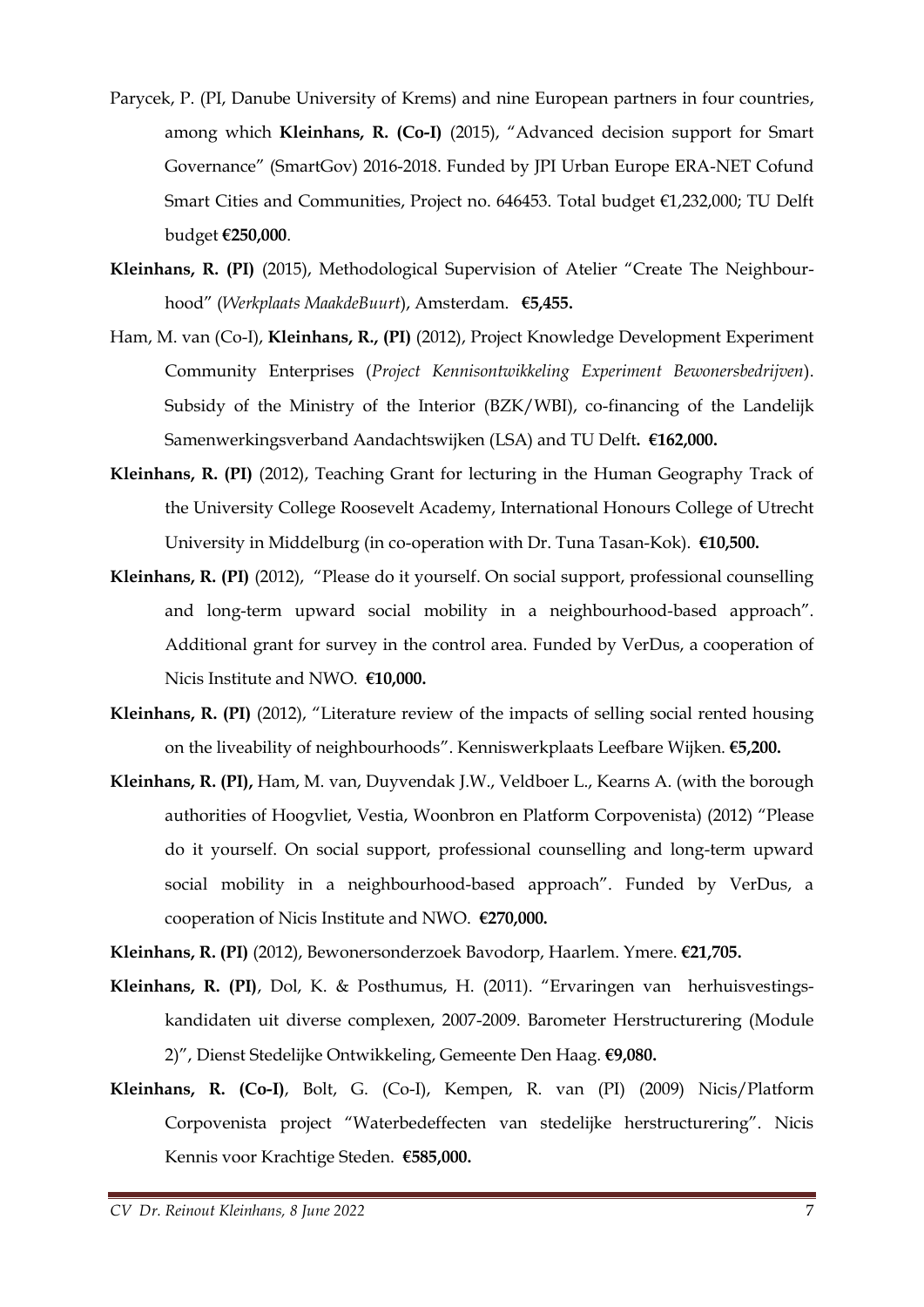- Veldboer, L. (PI), **Kleinhans, R. (Co-I)**, Land, M. van der (Co-I) (2008) Nicis project "De bindende invloed van middengroepen in gemengde buurten: hoe kan gentrification bijdragen aan vertrouwen?" **€150,000.**
- **Kleinhans, R. (PI)** (2007) "Bewoners nieuwe woningen in Haagse herstructureringsbuurten" Dienst Stedelijke Ontwikkeling, Gemeente Den Haag. **€34,440.**
- **Kleinhans, R. (PI)** (2007), "Bewonersonderzoek Philipsdorp, Eindhoven", commissioned by Gemeente Eindhoven. **€32,860.**
- Veldboer, L. (PI), **Kleinhans, R. (Co\_I)**, Duyvendak, J. & Boonstra, N. (2006), "Herstructurering en sociale stijging in Hoogvliet", commissioned by Deelgemeente Hoogvliet, Vestia and Woonbron. **€261,205.**
- **Kleinhans, R. (PI)** (2006), "Onderzoek schoonhouden woonomgeving", commissioned by Rekenkamercommissie Gemeente Den Haag. **€28,040.**
- **Kleinhans, R. (PI)**, Daalen, G. van (2005), "Tussenevaluatie project 'Vogelbuurt, toontje hoger' (particuliere woningverbetering)". Commissioned by Dienst Stedebouw & Volkshuisvesting (dS+V), Gemeente Rotterdam. **€8,750.**
- **Kleinhans, R. (PI)**, Kruythoff, H. (2001), DGW-Nethur onderzoek "Herstructurering: in het spoor van de vertrekkkers". Commissioned by Ministerie van VROM. **€85,000.**

#### **Awards**

| 2020 | <b>Honourable mention</b> in the Voluntas Best Paper Award 2019, for the paper: |
|------|---------------------------------------------------------------------------------|
|      | Kampen, T., Veldboer, L., & Kleinhans, R. (2019). The Obligation to Volunteer   |
|      | as Fair Reciprocity. Welfare Recipients' Perceptions of Giving Back to Society. |
|      | VOLUNTAS: International Journal of Voluntary and Nonprofit Organizations,       |
|      | 30(5), 991-1005. https://doi.org/10.1007/s11266-018-00082-4                     |
|      |                                                                                 |
| 2019 | Delft Education Fellowship 2020-2021: 'Crossing the Proverbial Gap Between      |
|      | Research-Based Education and Societal Impact. Exploring Community               |
|      | Engagement Through (Design) Education'.                                         |
|      |                                                                                 |
| 2013 | Awarded 'Most Original Expression of Interest (EOI)' at the match-making        |
|      | day of the Maps4society program. The jury praised the 'innovative ideas as      |
|      | well as its practicality, and its strongly multi-disciplinary nature.'          |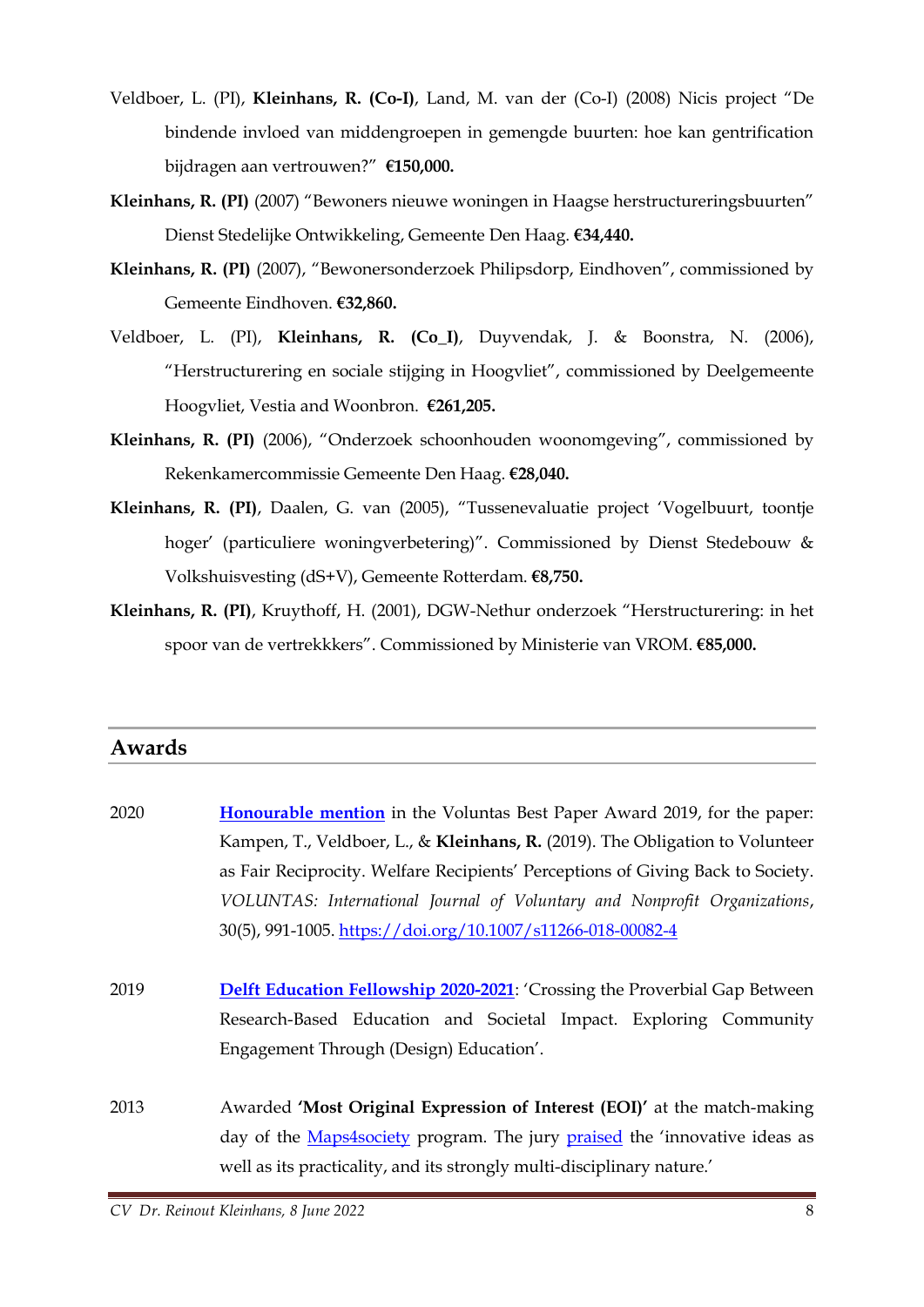## **Teaching & Courses**

### **Teaching Qualifications and Training**

| Training "Preventing and Dealing with Uncivil Behaviour" (one-day course   |
|----------------------------------------------------------------------------|
| plus two return meetings, Schouten & Nelissen)                             |
| Workshop Interdisciplinary Teamworking skills (Centre 4TU, Delft)          |
| Media Training (intensive one-day training by Roy Meijer and Michel van    |
| Baal, chief executives external communication, TU Delft, 16 November 2018) |
| Do It Yourself Video-making with Camtasia (one-day course, TU Delft)       |
| Full University Teaching Qualification (UTQ), OC Focus, TU Delft           |
| UTQ MO22 Delivery of Teaching and Active Learning                          |
| UTQ MO32: Project-oriented teaching and learning                           |
| UTQ MO23 Assessment: Test Construction and Analysis                        |
| UTQ MO21 Development of Teaching and Active Learning                       |
| Coaching Leadership (five-day course, bureau Dorfl)                        |
| Supervision of PhD-researchers (four-day course, Nessun Dorma)             |
|                                                                            |

## **PhD Supervision (holder of the** *ius promovendi***)**

| 2022-present | Kyri Janssen MSc: "Residential mobility and urban inequality in       |
|--------------|-----------------------------------------------------------------------|
|              | gentrifying cities of the Netherlands".                               |
| 2018-present | Aya El-Waghee MSc: "Towards Integrating Community Based               |
|              | Neighborhood Retrofitting Programs in the Greater Cairo Region".      |
| 2018-present | Anouk Koekkoek MSc: "Global Universities, Local Engagement.           |
|              | Universities and Local Engagement with Deprived Communities".         |
| 2017-present | Nuha al Sader MSc: "The Role of Entrepreneurship in Citizen-Led       |
|              | Urban Regeneration in the Netherlands".                               |
| 2016-2019    | Igor Costarelli: "Reframing the Concept Social Mix in a Post-Crisis,  |
|              | Hyper-Diverse Europe" (joint supervision with Dr Silvia Mugnano,      |
|              | University of Milano – Bicocca, Italy).                               |
|              | Thesis defended on February 11 <sup>th</sup> , 2019.                  |
| 2014-2018    | Elise de Vuijst MSc: "Intergenerational transmission of neighbourhood |
|              | effects" (as part of the ERC Consolidator Grant DEPRIVEDHOODS).       |
|              | Thesis not defended.                                                  |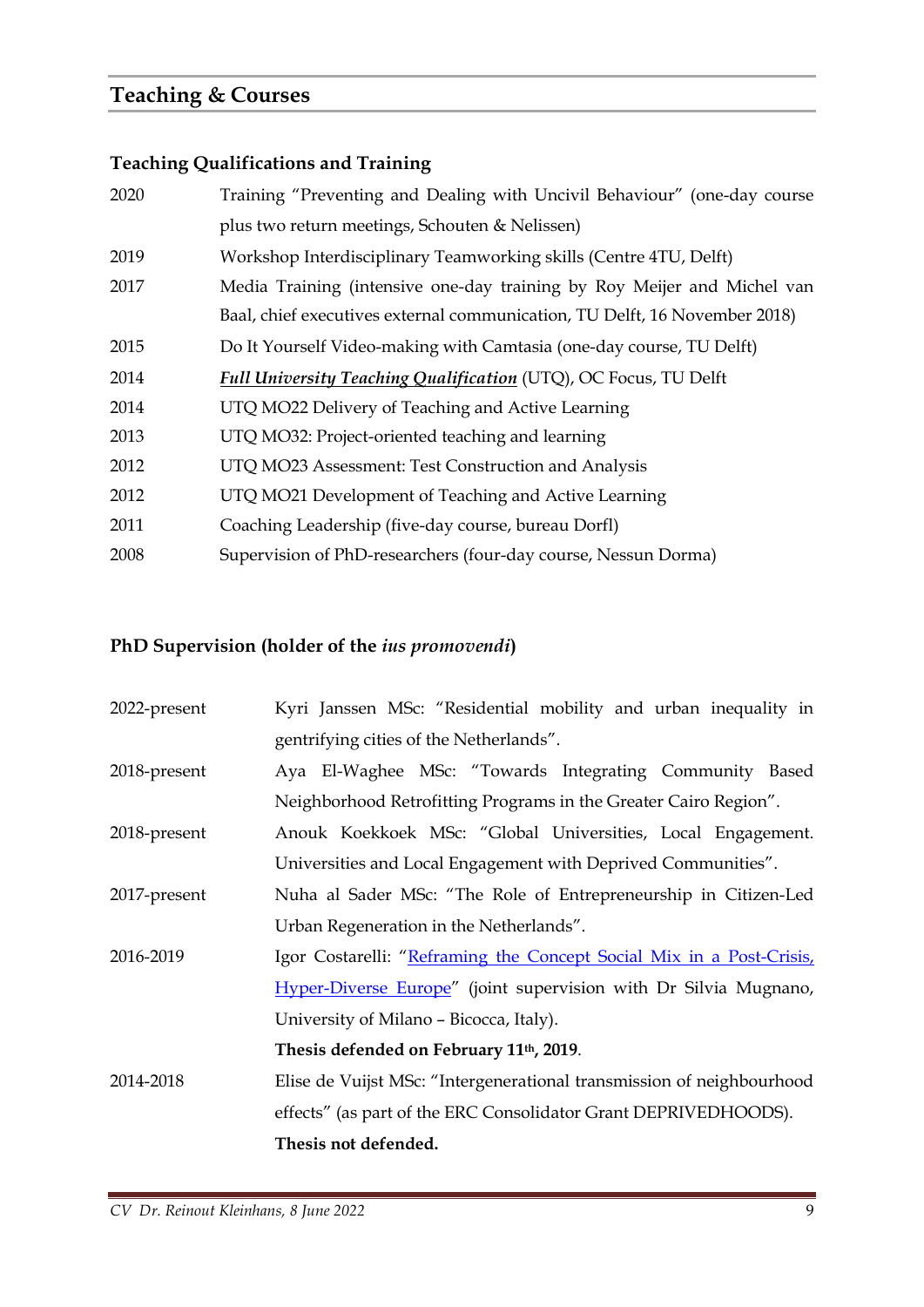| 2013-2018 | Merle Zwiers MSc: "Long-term dynamics of neighbourhood change"            |
|-----------|---------------------------------------------------------------------------|
|           | (as part of the ERC Consolidator Grant DEPRIVEDHOODS).                    |
|           | Thesis defended on September 14th, 2018.                                  |
| 2013-2018 | Xin Li: "Urban regeneration and neighbourhood change in the Chinese       |
|           | city of Shenyang" (Full grant by the Chinese Science Committee).          |
|           | Thesis defended on June 15th, 2018.                                       |
| 2012-2019 | Steven Kromhout: "A long-term perspective on house seekers'               |
|           | behaviour" (part-time PhD, unfinished).                                   |
| 2012-2015 | Sanne Boschman: "Selective mobility, segregation and neighbourhood        |
|           | effects" (PhD funded by Planbureau voor de Leefomgeving and OTB).         |
|           | Thesis defended on November 12th, 2015.                                   |
| 2009-2014 | Saskia Binken. Thesis as part of the Nicis research "The Power of         |
|           | Beautiful Public Spaces" (unfinished).                                    |
| 2009-2010 | Gwen van Eijk: "Unequal Networks. Spatial segregation, relationships      |
|           | and inequality in the city" (I served as co-reader $-$ no position in the |
|           | reading committee). Thesis defended on June 4 <sup>th</sup> , 2010.       |
| 2006-2007 | Janneke van Bemmel. Dissertation part of the Corpovenista-research        |
|           | "Governance of urban restructuring" (unfinished).                         |

## **Membership of (other) PhD Committees**

| 2021 | Gijs Custers, Erasmus University of Rotterdam, Department of Public     |
|------|-------------------------------------------------------------------------|
|      | Administration and Sociology. Thesis: 'The New Divided City. Class      |
|      | Transformation, Civic Participation and Neighbourhood Context.'         |
|      | Defence on 15 April 2021.                                               |
| 2020 | Ceren Sezer, Delft University of Technology. Thesis title: 'Visibility, |
|      | democratic public space and socially inclusive cities. The presence and |
|      | changes of Turkish amenities in Amsterdam'. Defended on February        |
|      | 24th, 2020.                                                             |
| 2019 | Wayne Williamson, Macquarie University, Sydney, Australia. Thesis       |
|      | title: 'Community and Government Planning Authority Use of Social       |
|      | Media in Planning Practice: A Mixed Methods Analysis From Sydney.'      |
| 2014 | Vasco Lub, Erasmus University Rotterdam, Faculty of Social Sciences.    |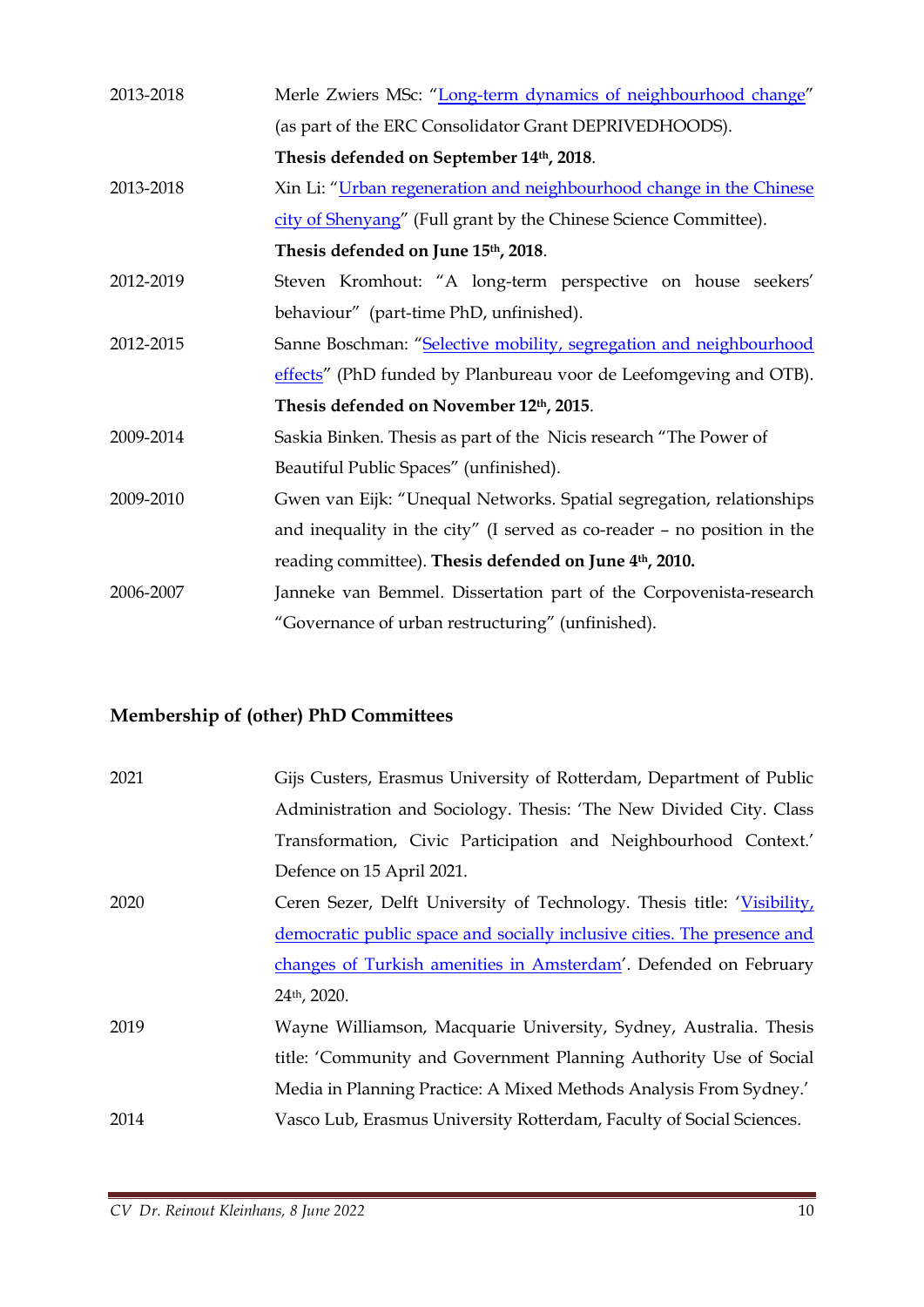Thesis title: '[The plausibility of policy. Case studies from the social](https://repub.eur.nl/pub/77173/)  [domain](https://repub.eur.nl/pub/77173/)'. Defended on November 20th, 2014.

#### **Course Co-ordination**

- 2018-present **Co-ordinator** of the Minor '[Cities, Migration & Socio-Spatial Inequality](https://www.tudelft.nl/bk/studeren/minoren-en-keuzevakken/cities-migration-socio-spatial-inequality/) (3000 level, 15 ECTS), TU Delft, in co-operation with Erasmus University Rotterdam, Leiden University, and the Veldacademie (Rotterdam).
- 2016-present **Co-ordinator** of LDE course '[Social Inequality in](https://studiegids.tudelft.nl/a101_displayCourse.do?course_id=48864) the City, Diversity [and Design](https://studiegids.tudelft.nl/a101_displayCourse.do?course_id=48864)' (4000 level, 5 ECTS), as compulsory part of the LDE master specialisation 'Governance of Migration and Diversity', offered by the Erasmus University Rotterdam, TU Delft and Leiden University. Course also offered as 5 EC elective **AR0095** for Architecture students.
- 2016-2019 **Co-ordinator** of SEN 1421 'Design of Urban Restructuring Strategies' (4000 level 5 ECTS) in the TPM master Systems Engineering, Policy Analysis & Management, Dom. Building & Spatial Development Faculty of Technology, Policy and Management, TU Delft.
- 2015-2016 **Associate Professor** in ABE010 'Capita Selecta', Graduate School of Architecture and the Built Environment, TU Delft, **co-ordinato**r **of the Urban & Regional Studies workshop.**
- 2010-2016 **Co-ordinator** of SPM 4730 'Strategies of Urban Restructuring' (4000 level, 4 ECTS) in the TPM master *Systems Engineering, Policy Analysis and Management,* domain Building and Spatial Development Faculty of Technology, Policy and Management, TU Delft.
- 2013 **Assistant Professor of Human Geography** at the University College Roosevelt, the International Honours College of Utrecht University at Middelburg. **Co-ordinator** of two Bachelor courses (1000 & 2000 level):
	- SSC 141: Introduction to Human Geography
	- SSC 244: Urban Geography; Urbanization and Cities of the Advanced Economies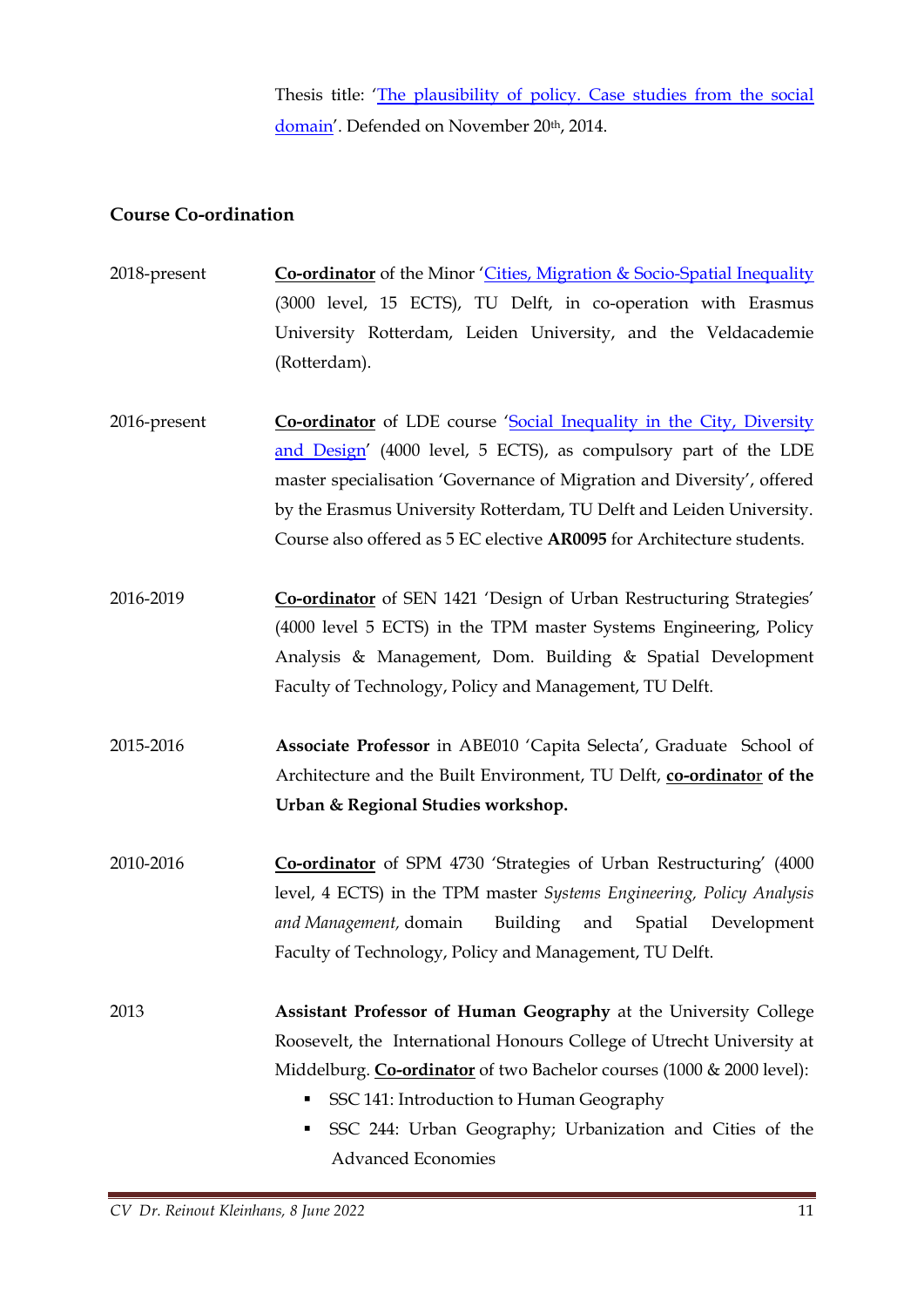#### **Other Courses**

| 2020-present | Associate Professor in BK2AC1 'Architecture as a Scientific Discipline'                                                                                                                                                                                                                                                                 |
|--------------|-----------------------------------------------------------------------------------------------------------------------------------------------------------------------------------------------------------------------------------------------------------------------------------------------------------------------------------------|
|              | Faculty of Architecture and the Built Environment, TU Delft,                                                                                                                                                                                                                                                                            |
| 2020-present | Associate Professor in AR0049 Urban Geography, Faculty of<br>Architecture and the Built Environment, TU Delft,                                                                                                                                                                                                                          |
| 2019-present | Master City Developer, TU Delft & Erasmus University Rotterdam,<br>Module 2 Urban Resilience. Lecture 'Complexiteit en wijkvernieuwing;<br>de weg naar resilience?'                                                                                                                                                                     |
| 2015-2017    | Assistant Professor in BK4AC2 'Foundations of Empirical Research' in<br>the bachelor Architecture (2000 level, 10 ECTS), Faculty of Architecture<br>and the Built Environment, TU Delft. Leading two workshops in which<br>I supervised approximately 20 students working (in groups of three)<br>on their empirical research projects. |

#### **Guest Lecturer**

| 2022 | AMS Fifth Anniversary Hackathon, MSc Metropolitan Analysis,             |
|------|-------------------------------------------------------------------------|
|      | Design and Engineering (MSc MADE). Intro title: 'Five Golden Rules      |
|      | of Making an Impact on City Residents  Whilst Focusing on Their         |
|      | Diversity' (17 May, on site).                                           |
| 2021 | AMS Metropolitan Challenges course, MSc Metropolitan Analysis,          |
|      | Design and Engineering (MSc MADE). Lecture title: 'Socio-Spatial        |
|      | Segregation' (8 October, on site).                                      |
| 2020 | AMS Metropolitan Challenges course, MSc Metropolitan Analysis,          |
|      | Design and Engineering (MSc MADE). Lecture title: 'Socio-Spatial        |
|      | Segregation' (online lecture, 6 October).                               |
| 2020 | Governing Digital Innovation and Sustainability in Cities in the        |
|      | XX1st Century. Summerschool at the Libera Università Internazionale     |
|      | degli Studi Sociali Guido Carli (LUISS), Rome. Lecture title: 'Local is |
|      | Beautiful? The Rise of Community-Based Entrepreneurship in an Era       |
|      | of Crises' (online lecture, 24 June).                                   |
|      |                                                                         |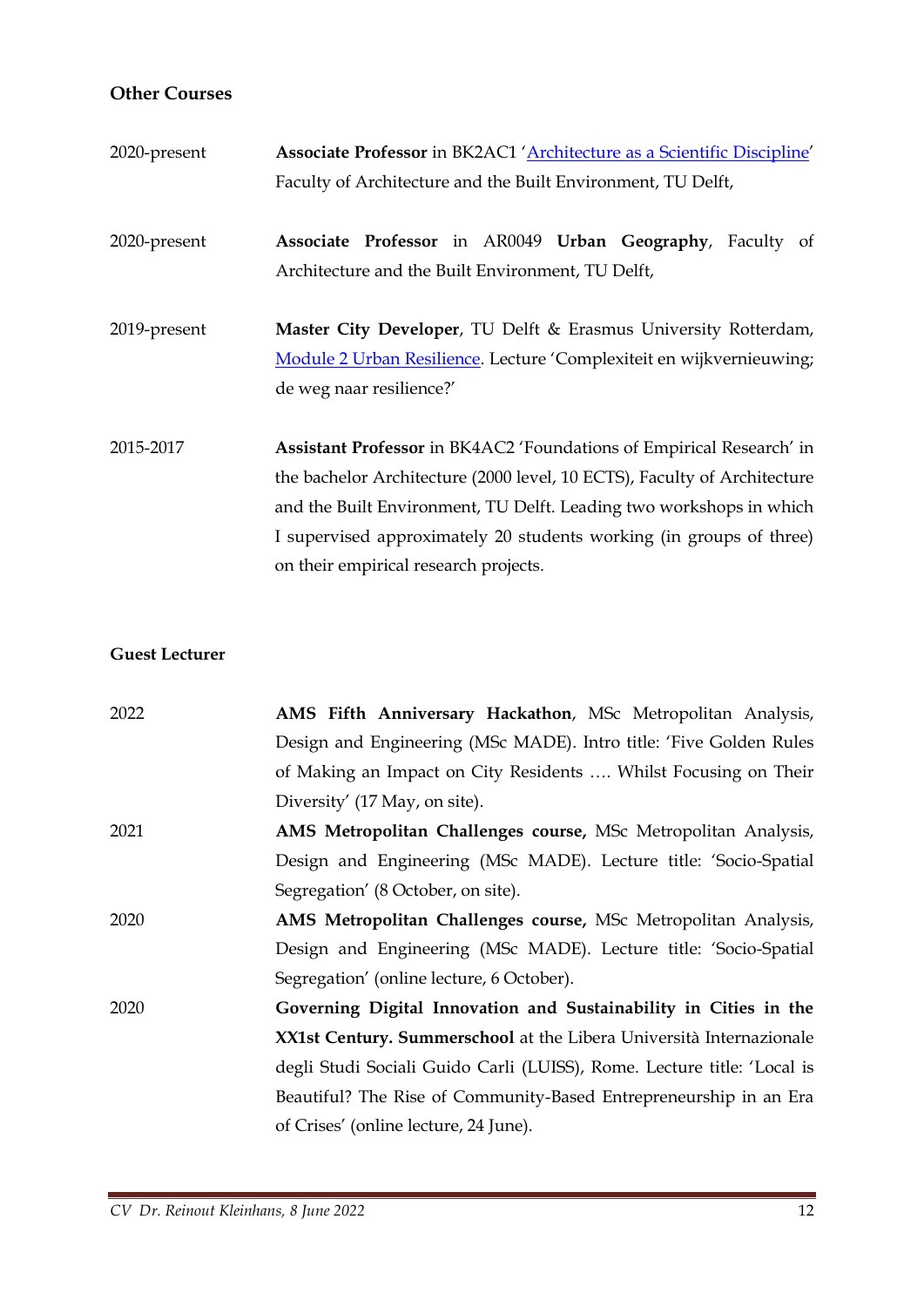| 2019      | Honours Program TU Delft, Personal Leadership Module (PLM, 3000          |
|-----------|--------------------------------------------------------------------------|
|           | level). Lecture title: 'The Rise of Social Entrepreneurship. Taking a    |
|           | Local Turn in the Netherlands' (6 March).                                |
| 2019      | European Doctoral Programme on Urban Studies (URBEUR) at the             |
|           | University of Milano Bicocca, Milan. Lecture title: 'Strengthening Local |
|           | Democracy or Making Technocrats Rule? Five Challenges for Engaging       |
|           | Citizens in Digital Participatory Planning & Governance' (11 February    |
|           | 2019).                                                                   |
| 2018      | Honours Program TU Delft, Personal Leadership Module (PLM, 3000          |
|           | level). Lecture title: 'It Ain't Easy to Make Everyone Count. Why        |
|           | loneliness among vulnerable people is notoriously difficult to tackle'   |
|           | (14 March 2018).                                                         |
| 2017      | Honours Program TU Delft, Personal Leadership Module (PLM, 3000          |
|           | level). Lecture title: 'The Rise of Social Entrepreneurship. Taking a    |
|           | Local Turn in the Netherlands' (1 March & 24 May 2017).                  |
| 2016      | European Doctoral Programme on Urban Studies (URBEUR) at the             |
|           | University of Milano Bicocca, Milan (1 February 2016). Lecture title:    |
|           | 'Active citizenship in (deprived) neighbourhoods, in particular          |
|           | community-based entrepreneurship'.                                       |
| 2014      | AR3U012 Methods course (4000 level), Faculty of Architecture and the     |
|           | Built Environment, TU Delft, Department of Urbanism.                     |
| 2014      | BSc Talent Course 'Hervorming en Stedelijke Vernieuwing' (3000 level),   |
|           | University of Amsterdam, Centre of Urban Studies (12 March 2014).        |
| 2013      | Urban Regeneration Lab (4000 level), TU Delft, Faculty of Architecture   |
|           | and the Built Environment, Department of Urbanism (26 November           |
|           | 2013): 'Social Cohesion and New Forms of Residential Participation'.     |
| 2008-2009 | SPM9720 Urban Restructuring course (4000 level elective) in the          |
|           | master Systems Engineering, Policy Analysis and Management,              |
|           | Faculty of Technology, Policy and Management, TU Delft.                  |
| 2005-2007 | Sociology Master 'Grootstedelijke Vraagstukken en Beleid' (4000 level),  |
|           | Faculty of Social Sciences, Erasmus University Rotterdam.                |

## **Postgraduate Courses**

2010-2012 **Course leader** of the two-day course 'Current Topics in Housing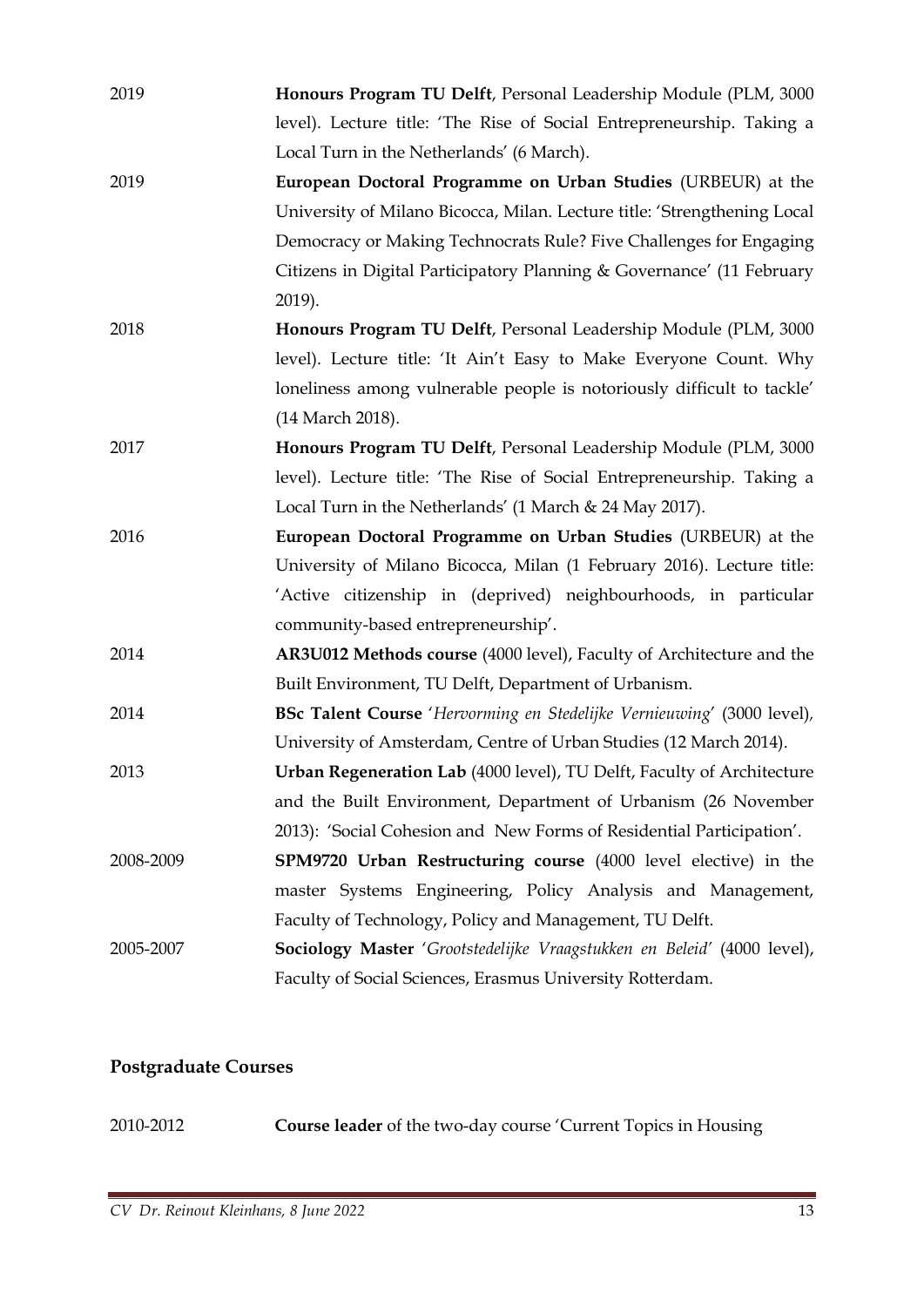|           | Allocation Policy' (Actuele thema's in de woonruimte verdeling), aimed at |
|-----------|---------------------------------------------------------------------------|
|           | professionals from housing associations, local authorities and others.    |
| 2010      | Lecturer in the Master of Strategic Urban Studies (MSUS), module 4        |
|           | 'The Emancipatory City' - module coordination by prof. dr. J. Burgers,    |
| 2008-2009 | and master coordination by the Nicis Institute, The Hague.                |
|           | <b>Guest lecturer</b> in the "Leergang Corpovenista" (professionals from  |
|           | housing associations), coordination by OTB, ir. André Ouwehand.           |

#### **Teaching at Secondary Schools (TU Delft community engagement effort)**

2017-2018 Guest instructor 'Rebuild a Building' (*Verbouw een gebouw*) for children from the 7th/8th grade of the secondary school 't Spectrum, Delfgauw, in co-operation with Herman van den Nouweland (RKBS 't Spectrum), supported by the 'Wetenschapsknooppunt Zuid-Holland.



Leerlingen bedenken een nieuwe bestemming voor een gebouw. Ze houden rekening met de wensen van bewoners.



#### **Master Thesis Supervision (n=19)**

2020-2021 Rico Herzog, Faculty of Technology, Policy & Management, Department of Multi-Actor Systems (with Prof. Frances Brazier and Dr. Trivik Verma). Title: 'Cities for Citizens: Identi[fication of Public Value Conflicts in Hamburg](https://repository.tudelft.nl/islandora/object/uuid%3A42bdc43f-8517-4068-9353-5dae014908c8?collection=education) Using [Natural Language Processing and Explanatory Spatial A](https://repository.tudelft.nl/islandora/object/uuid%3A42bdc43f-8517-4068-9353-5dae014908c8?collection=education)nalysis'. Rico was awarded the title [Best Graduate 2021 of TPM](https://www.tudelft.nl/en/2021/tbm/rico-herzog-is-best-graduate-2020-of-tpm) and also competed for the title [TU Delft Best Graduate of 2021.](https://www.tudelft.nl/en/delft-university-fund/we-support/awards/tu-delft-best-graduate-award-ceremony)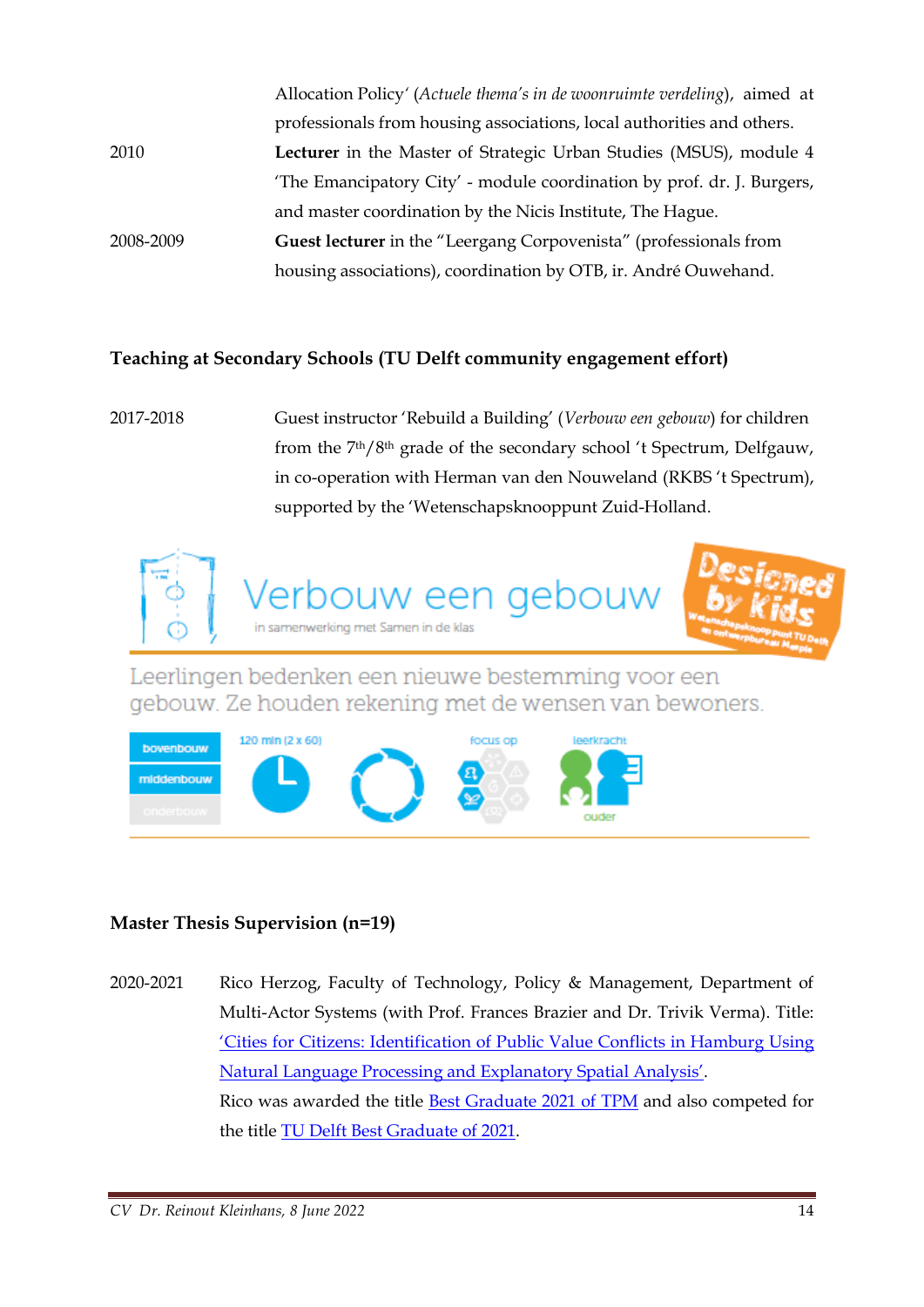- 2020-2021 Stijn Wenders, Faculty of Architecture and the Built Environment, Department of Urbanism. Title: ['Affordable Housing in a Just Urban Society'](https://repository.tudelft.nl/islandora/object/uuid%3A58005df5-0dd5-4b33-aa71-1c101de11e25?collection=education) (*in progress*).
- 2020-2021 Nitin Biharie, Faculty of Technology, Policy & Management, Department of Multi-Actor Systems (with Prof. Frances Brazier). Title: ['Adaptive Governance](https://repository.tudelft.nl/islandora/object/uuid%3A71568fad-f584-42d4-b4e6-7216cffd6e49?collection=education)  [for the Monitoring and Evaluation of Social Resilience: A case study in](https://repository.tudelft.nl/islandora/object/uuid%3A71568fad-f584-42d4-b4e6-7216cffd6e49?collection=education)  Bospolder-[Tussendijken, Rotterdam'](https://repository.tudelft.nl/islandora/object/uuid%3A71568fad-f584-42d4-b4e6-7216cffd6e49?collection=education) (*link*).
- 2020-2020 Eusebio Eduah-Mensah, Faculty of Technology, Policy & Management, Department of Multi-Actor Systems (with Prof. Frances Brazier). Title: '[Resilient Governance During Crises: COVID-19 on Community Bospolder-](https://repository.tudelft.nl/islandora/object/uuid%3A50278759-2fa9-45ad-aeb7-809f427d4895?collection=education)Tuss[endijken in Rotterdam'](https://repository.tudelft.nl/islandora/object/uuid%3A50278759-2fa9-45ad-aeb7-809f427d4895?collection=education).
- 2019-2021 Petros Christou, Faculty of Architecture, MSc3 Cross Domain Graduation Lab 'City of the Future'. Title: ['The Inclusive city in an Era of Post](https://repository.tudelft.nl/islandora/object/uuid%3Ad14014fd-3aa7-4abf-a479-123f0136163e?collection=education)-Industrialism. [Rotterdam's Deprived Areas'](https://repository.tudelft.nl/islandora/object/uuid%3Ad14014fd-3aa7-4abf-a479-123f0136163e?collection=education).
- 2019-2020 Lieke Marijnissen, Faculty of Architecture, Department of Urbanism. Title: '[Unsafety: Improving Perceived Safety Through Spatial D](https://repository.tudelft.nl/islandora/object/uuid%3Ae7f1ff56-df16-45cf-802f-89c6f7db7452?collection=education)esign in Pendrecht'.
- 2019-2020 Aijing Sun, Faculty of Architecture, Department of Urbanism. Title: ['Diver](https://repository.tudelft.nl/islandora/object/uuid%3Aef7d027a-3763-4881-97d1-9fce29e9fc54?collection=education)-[City. Designing for Just Publicness. Inclusive Design Towards Hyper-](https://repository.tudelft.nl/islandora/object/uuid%3Aef7d027a-3763-4881-97d1-9fce29e9fc54?collection=education)[Diversity, Hackney'](https://repository.tudelft.nl/islandora/object/uuid%3Aef7d027a-3763-4881-97d1-9fce29e9fc54?collection=education).
- 2019-2020 You Wu, Faculty of Architecture, Department of Urbanism. Title: 'The Death [and Life of Chinatowns. Towards an Integrated and Authentic Transformation](https://repository.tudelft.nl/islandora/object/uuid%3Ab0f54046-1cb4-414b-b0d3-e2c5781a97d1?collection=education)  [of 'Chinatown' in Amsterdam'](https://repository.tudelft.nl/islandora/object/uuid%3Ab0f54046-1cb4-414b-b0d3-e2c5781a97d1?collection=education).
- 2018-2019 Misha Gorter, Faculty of Architecture, Department of Management in the Built Environment, TU Delft. Title: ['Iconic projects as a catalyst for brownfield](https://repository.tudelft.nl/islandora/object/uuid%3Adf913037-dea1-48b3-bb61-ac5637b9b663)  red[evelopments'.](https://repository.tudelft.nl/islandora/object/uuid%3Adf913037-dea1-48b3-bb61-ac5637b9b663)
- 2016- 2017 Céline Janssen, Faculty of Architecture, Department of Urbanism, TU Delft. Title: '[Self-organisation and refugee integration. Spatial strategies supporting](https://repository.tudelft.nl/islandora/object/uuid%3Ab859aa16-c5cb-4ec0-af1c-1326575c305f)  [the role of self-organisation in integration policies](https://repository.tudelft.nl/islandora/object/uuid%3Ab859aa16-c5cb-4ec0-af1c-1326575c305f)'.
- 2015-2016 Christiaan Rijneveld, Faculty of Technology, Policy and Management (SEPAM master), TU Delft. Title: 'The transition process from social housing to cooperative housing in the Netherlands'.
- 2014-2015 Nine Krul, Faculty of Technology, Policy and Management (SEPAM master), TU Delft. Title: ['Intergenerational collective living in a participation society'](http://repository.tudelft.nl/view/ir/uuid%3Ad37309c5-79b7-46fc-9b01-439064a0ef7a/).
- 2013-2015 Tim van Veelen, Faculty of Technology, Policy and Management (SEPAM), TU Delft. Title: 'Crowdfunding in [small urban redevelopment projects](http://repository.tudelft.nl/view/ir/uuid%3Abf8caf4f-79a8-4257-ac88-948518f5cc36/)'.
- 2012-2013 Dirk Jan van Arkel, Erasmus University Rotterdam, Department of Sociology, Master Grootstedelijke Vraagstukken en Beleid. Titel: 'Zelfredzaamheidsbevordering in een achterstandswijk'.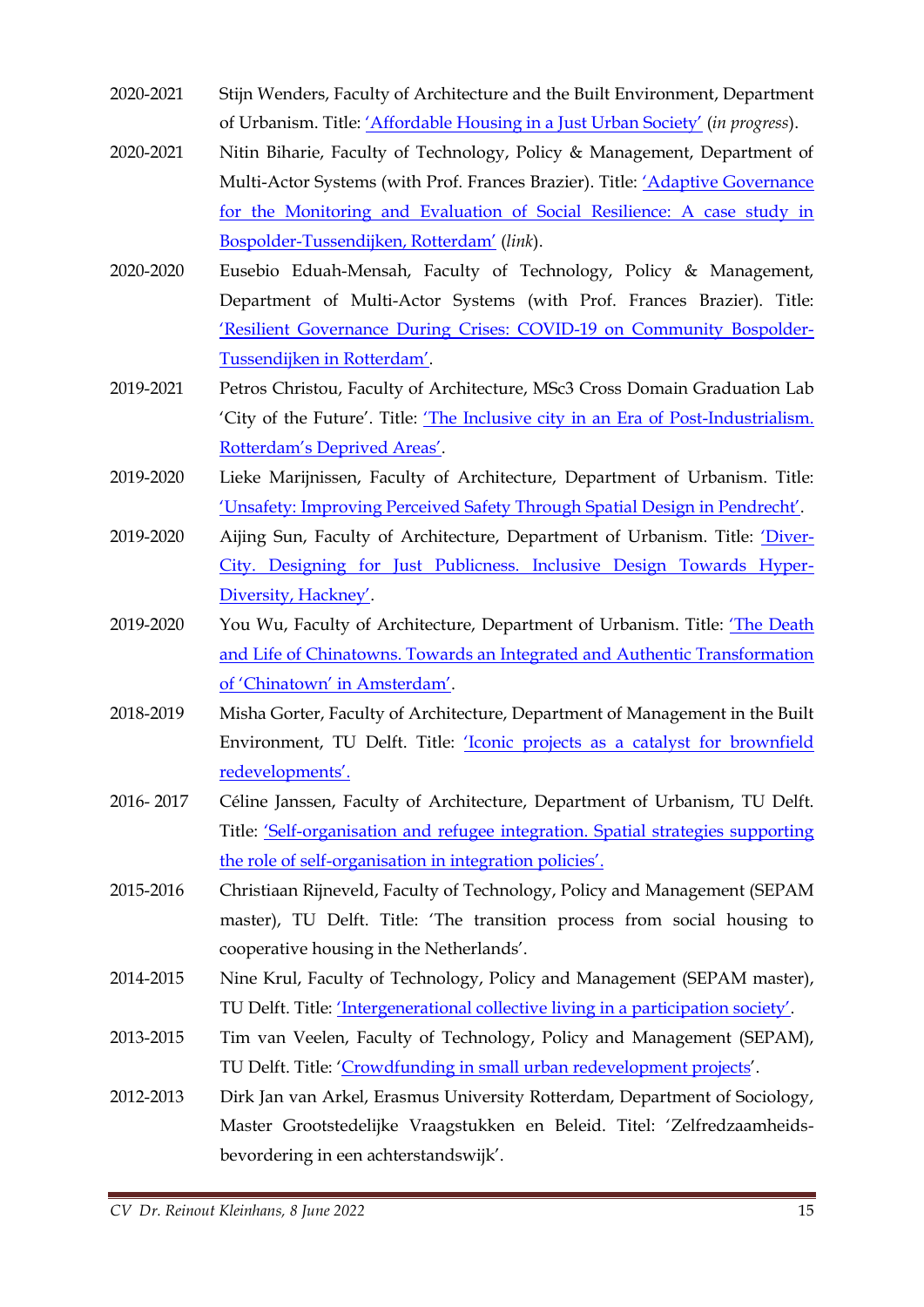| 2012      | Robin Boelsums, Faculty or Architecture, Department of Urbanism, TU Delft.     |
|-----------|--------------------------------------------------------------------------------|
|           | Title: 'Living next to a flagship development'.                                |
| 2011      | Janneke ten Kate, Erasmus University Rotterdam, Department of Sociology,       |
|           | Master 'Grootstedelijke Vraagstukken en Beleid". Titel: 'Gentrificatie         |
|           | in de Kinkerbuurt en de ontwikkeling van het buurtvertrouwen'.                 |
| 2011      | Wikash Ganga, Faculty of Architecture, TU Delft.                               |
|           | Titel: 'Waterbedeffecten van het herstructureringsbeleid'.                     |
| 2007-2008 | Joren Swart, Erasmus University Rotterdam, Department of Sociology, Master     |
|           | 'Grootstedelijke Vraagstukken en Beleid". Titel: 'Transvaal, wie wil daar nou  |
|           | wonen? Leden van de middenklasse aan het woord'.                               |
| 2003      | Fatima Mzallassi, Faculty or Architecture, TU Delft. Titel: 'Terug naar de Van |
|           | der Pekbuurt'.                                                                 |

#### **External Examination**

2012-present External Examiner (*gecommitteerde*) for master graduations at the Faculty of Architecture and the Built Environment, TU Delft.

### **Invited Lectures (since PhD)**

#### *2022*

74. "Five Golden Rules of Making an Impact on City Residents … Whilst Focusing on Their Diversity". Introduction during the MSc MADE Impact Hackathon, Amsterdam Institute for Advanced Metropolitan Solutions (17 mei).

73. "Local Community Engagement in Design Education. Can Cats and Dogs Live Under One Roof?" [Lunch lecture](https://collegerama.tudelft.nl/Mediasite/Showcase/esa-teachingacademy/Presentation/94e6bb48f7f54b76aa0ef824417fee501d) at the Teaching Academy of TU Delft (12 april).

72. "1 Million New Homes? Addressing the Housing Urgencies in the Netherlands". Panel [discussion,](https://www.youtube.com/watch?v=9rY2pgi6iaM) Faculty of Architecture and the Built Environment (24 februari).

#### *2021*

71. "Exploring the Durability of Community Enterprises in England". Inleiding voor het onderzoeksteam '[Institutions for Collective Action](http://www.collective-action.info/)', Rotterdam School of Management (EUR), op uitnodiging van Prof. Tine de Moor (12 oktober).

70. "Wonen en openbare ruimte". [Inleiding](https://www.linkedin.com/feed/update/urn%3Ali%3Aactivity%3A6853598737999237120/?midToken=AQEBDSh2vYIaeQ&midSig=12keHQQUTFzpY1&trk=eml-email_notification_single_mentioned_you_in_this_01-notifications-1-hero%7Ecard%7Efeed&trkEmail=eml-email_notification_single_mentioned_you_in_this_01-notifications-1-hero%7Ecard%7Efeed-null-snkn0%7Ekunt0850%7Evw-null-voyagerOffline) tijdens de startbijeenkomst van het Leernetwerk Kansengelijkheid Den Haag Zuidwest (5 oktober).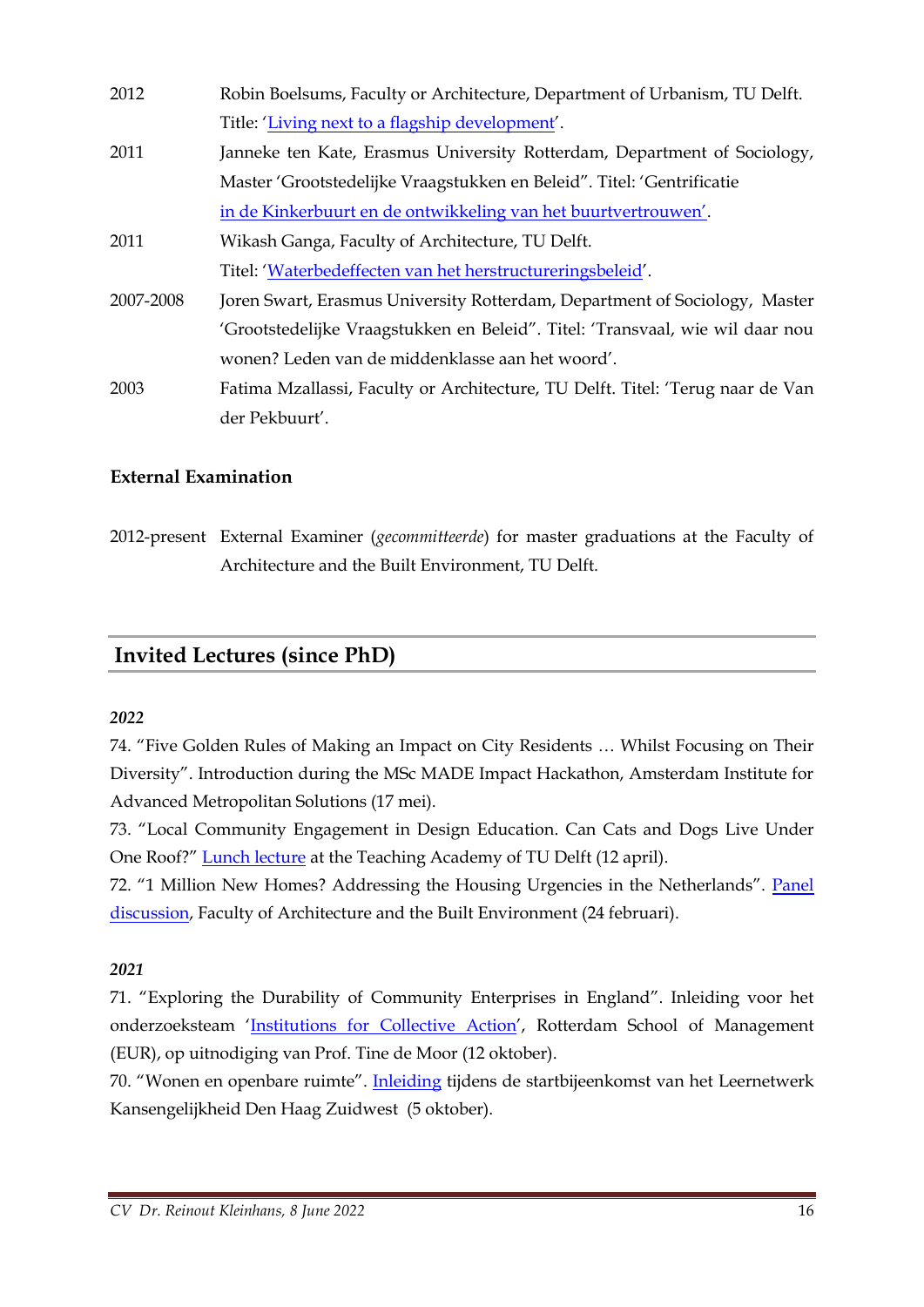69. "Een hernieuwde kennismaking met de rol van lokale gemeenschappen in gezondheid". Inleiding tijdens het symposium 'Maakt community ziek/gezond?' [Livestream inleiding](https://weblectures.leidenuniv.nl/Mediasite/Play/edb9f0641fea4e0ba3dc3a9658f291441d)  [vanaf 0:58:50](https://weblectures.leidenuniv.nl/Mediasite/Play/edb9f0641fea4e0ba3dc3a9658f291441d) (11 juni).

68. "Tackling inequality in inner-city redevelopment. Juggling space and diversity." Parallel session lecture for the **LDE** Centre GMD Inaugural conference (12 april).

67. "Stedelijke vernieuwing, het CID en ongelijkheid. Een magic mix van 'zand' en 'veen'?" Lezing tijdens expertmeeting Central Innovation District Den Haag (2 maart).

#### *2020*

66. "Comeback van de wijkaanpak #4 – Toekomst van de wijkaanpak in Amsterdam". Reflectie op de Amsterdamse plannen tijdens het [debat](https://dezwijger.nl/programma/de-toekomst-van-de-wijkaanpak-in-amsterdam) in Pakhuis de Zwijger (3 december).

65. "Comeback van de wijkaanpak #1 – De wijkaanpak door de jaren heen". Deelname aan het gelijknamig[e debat](https://www.youtube.com/watch?v=0ChQLlvQWno&feature=emb_logo) in Pakhuis de Zwijger (5 november).

64. "Local is Beautiful? The Rise of Community-Based Entrepreneurship in an Era of Crises". Lecture during the Summerschool 'Governing Digital Innovation and Sustainability in Cities in the XX1st Century' at the Libera Università Internazionale degli Studi Sociali Guido Carli (LUISS), Rome (24 June).

63. "Exploring the Durability of Community Business in England". International webinar hosted by Power to Change, for the release of the research report (9 juni).

62. "Een beter perspectief voor middengroepen in buurten en op de woningmarkt." Inleiding tijdens de digitale Voorjaarsdag van Stichting de Nationale DenkTank (18 april).

#### *2019*

61. "Waar is ons institutionele geheugen?" Lezing tijdens de bijeenkomst 'Stijgende en dalende wijken in Rotterdam', Kenniswerkplaats Leefbare Wijken Rotterdam (15 oktober).

60. "Verschil maken als BewonersBedrijf". Inleiding op de KNHM Participaties Netwerkbijeenkomst, Gasfabriek, Alkmaar (13 juni).

59. "Menging in de wijk (?) Over het stellen van de juiste vragen". Inleiding bij de expertmeeting menging, Gemeente Utrecht (4 juni).

58. "Who is Afraid of Rotterdam? How a Post-Industrial City Tries to 'Engineer' Its Population." Public lecture at the Institute for Housing and Urban Development Studies, Erasmus University of Rotterdam (1 February).

#### *2018*

57. "Embedding Digital Technologies. Five Challenges For Engaging Citizens in Participatory Planning & Governance". Lecture at the PhD Research Seminar 'Engineering Social Technologies for a Responsible Digital Future', Faculty of Technology, Policy and Management, Delft (24 October).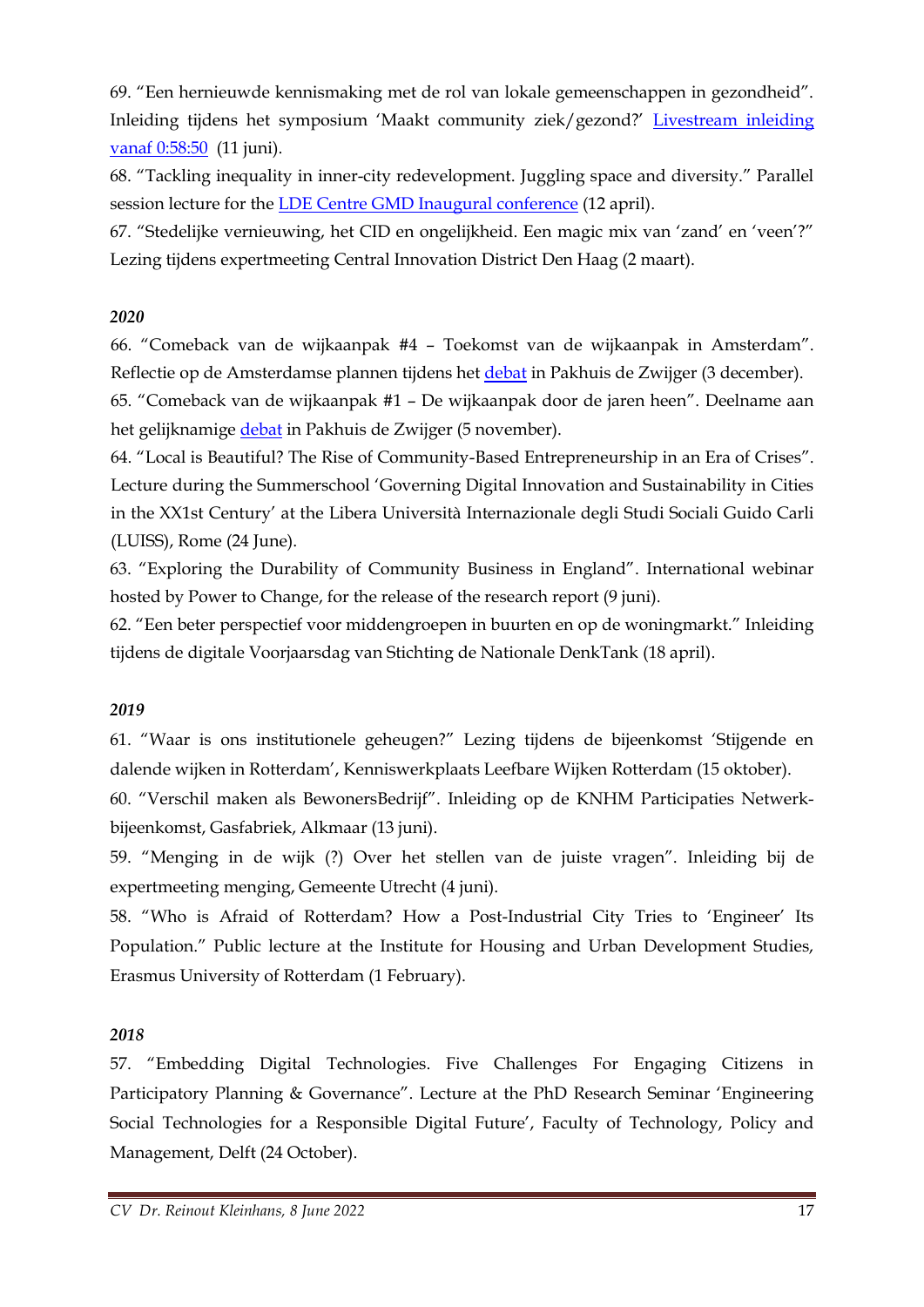56. "Weg met de boekhoudkundige bril. Impact & verantwoording van burgerinitiatieven" Co-referaat tijdens de RePolis midterm conferentie 'Actieve burgers, ambivalent bestuur?' Erasmus School of Social and Behavioural Sciences (EUR), Rotterdam (12 October).

55. "Beter goed gejat dan slecht bedacht. Tips & Tricks voor Nederlandse bewonersbedrijven en wijkondernemingen, vers uit Engeland & Zweden". Invited Lecture for the festival Bewonersinitiatieven: We Doen Het Samen! Amersfoort (9 juni).

54. "Community Entrepreneurship, The Science of Muddling Through in a Polder Country." Lecture at the public seminar 'Community, Entrepreneurship and Regeneration', Fondazione Giangiacomo Feltrinelli, Milan (28 March).

53. "Entrepreneurial Neighbourhoods: Towards an Understanding of the Economies of Neighbourhoods and Communities." Lecture (book presentation) at the Politecnico di Milano, Department of Architecture and Urban Studies, Milan (27 March).

52. "We Are (No) New Kids on the Block. How CBSEs in the Netherlands compare to their English and Swedish counterparts" Lecture at the Power to Change Seminar 'Lessons from community businesses in England, Sweden and the Netherlands', London, Clarence Centre for Entrepreneurship and Innovation (19 February).

#### *2017*

51. "Segregatie: tussen feiten en fictie in een snel veranderende wereld". Lezing tijdens de themadag 'Segregatie' van de Jonge Democraten, Den Haag (2 December).

50. "False Promises or Unrealistic Expectations of Co-Production? The Rise and Struggle of Dutch Community Enterprises (CEs)". Invited lecture for the RePolis Research seminar, Department of Public Administration and Sociology, Erasmus University Rotterdam (8 May).

49. "Peering Through the Morning Fog. The evolution, policy context, organization and role of CBSEs in the Netherlands". Lecture at the PtC Seminar 'A Comparative Study of the Role, Funding and Impact of Community-based Social Enterprises in Three European Countries', London, Westminster University (8-9 February).

#### *2016*

48. "Hoogvliet als voorbode van Rotterdam 2030?" Lezing tijdens het Stadmakerscongres, Rotterdam (11 november).

47. "Smart Urban Governance: How to improve two-way communication between governments and citizens". Presentation at the Urban Transformations Conference Rotterdam, session 'BOLD minds for Future Smart and Social Cities', Rotterdam (17 May).

46. "Zin en onzin van (beleid voor) gemengde wijken – Reflecties en handvaten". Intervisieoverleg Kennissteden, Delft (18 April).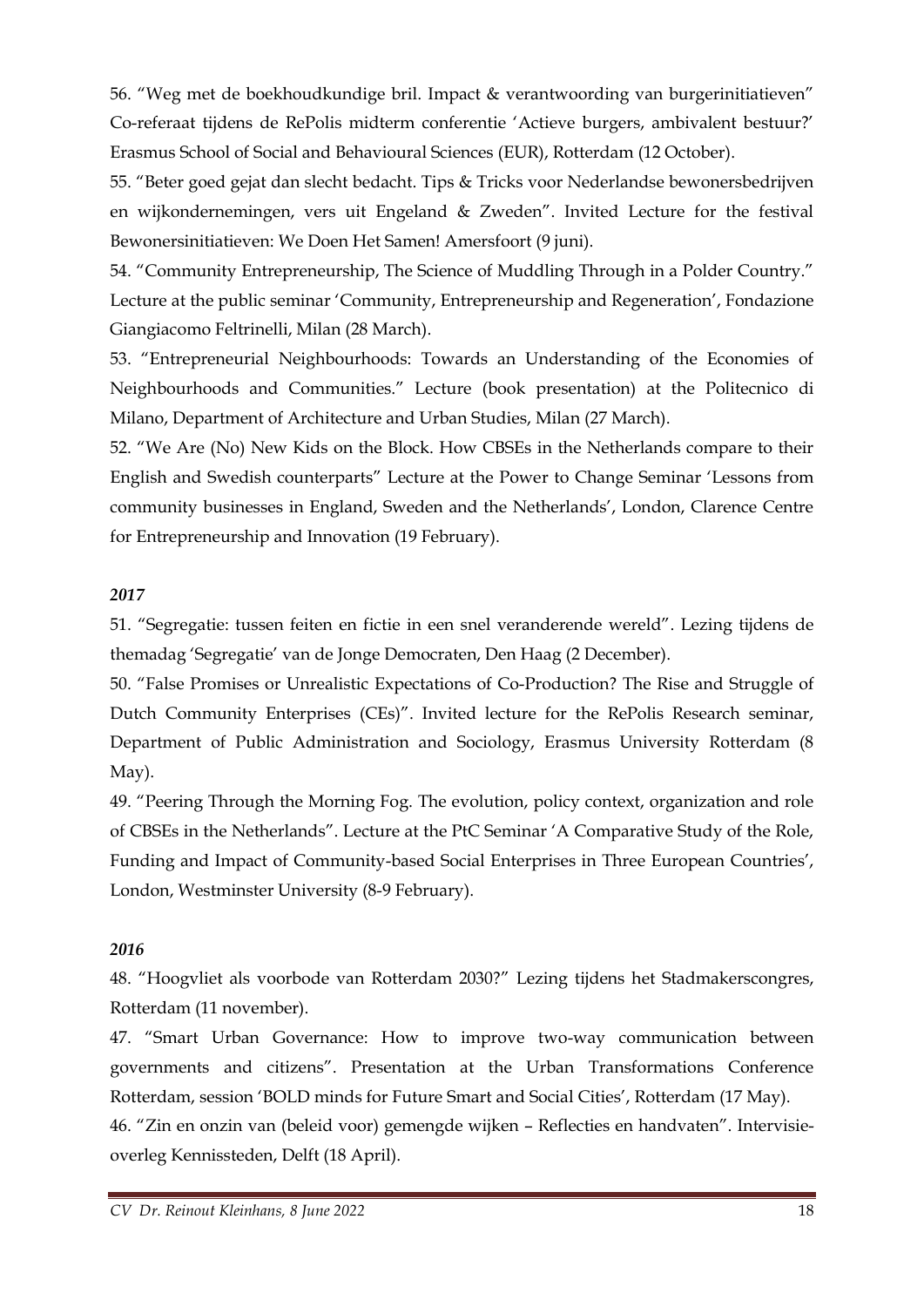#### *2015*

45. "Mengen, verkopen, de weg kwijtraken. Reflecties en handvaten". Lezing AFWC symposium 'Gemengd wonen', Amsterdamse Federatie van Woningcorporaties (3 december).

44. "Als we dat van tevoren hadden geweten…..". Experiment Kennisontwikkeling Bewoners-bedrijven. Lezing tijdens de landelijke kennis- en inspiratiebijeenkomst Bewonersbedrijven, Arnhem (24 september).

43. "Propagating co-production, yet deploying counter-production. The struggle of nascent Dutch community enterprises with local institutions". Lecture at the ESRC seminar 'Entrepreneurial Neighbourhoods', Delft University of Technology (9-10 september)

42. "Loslaten is gemakkelijker gezegd dan gedaan". Project Kennisontwikkeling Experiment Bewonersbedrijven". Lezing voor de Directie Woon- en Leefomgeving, Directoraat Generaal Wonen & Bouwen, Ministerie van Binnenlandse Zaken (3 juni).

41. "See, Click, Forget". Ten Broken Promises of Digital Neighbourhood Platforms in Neighbourhood Regeneration". Lecture at the conference 'Design, Social Media and Technology to Foster Civic Self-Organisation', Hasselt University, Belgium, 21-22 May.

#### *2014*

40. "Stad zoekt middenklasse. Droge feiten en smeuïge fabels over de heilzame werking van de middenklasse in Rotterdam". Lezing voor de reeks 'Denken over links', SP Rotterdam (28 november).

39. "Over wijkaanpak, fysiek-sociaal, interventies en veranderingstheorieën: evaluatie van complexe sociale programma's". Lezing voor Stichting Verre Bergen, Rotterdam (24 juni). 38. "Terugblikken en vooruitkijken in Hoogvliet. 15 jaar stedelijke vernieuwing en de effecten op wonen, leefbaarheid en sociale mobiliteit". Deelgemeente Hoogvliet (19 juni).

#### *2013*

37. "Over spaghetti, verkoop en veranderingstheorieën. De effecten van verkoop van huurwoningen op leefbaarheid". Lezing voor de Kenniswerkplaats Leefbare Wijken, Rotterdam (10 oktober).

#### *2012*

36. "Een betere buurt begint niet bij jezelf. De Gordiaanse knoop van verloedering, collectieve zelfredzaamheid en bezuinigingsdwang ontward". Lezing voor gemeente Rotterdam, Kenniswerkplaats Leefbare Wijken, Rotterdam (16 november); op [YouTube.](https://www.youtube.com/watch?v=VQ182fmuz5E&feature=youtu.be&hd=1) 35. "Bijwerkingen van herstructureringsoperaties in Breda". Lezing voor woningcorporatie

Wonen Breburg (met H. Posthumus) (4 juni).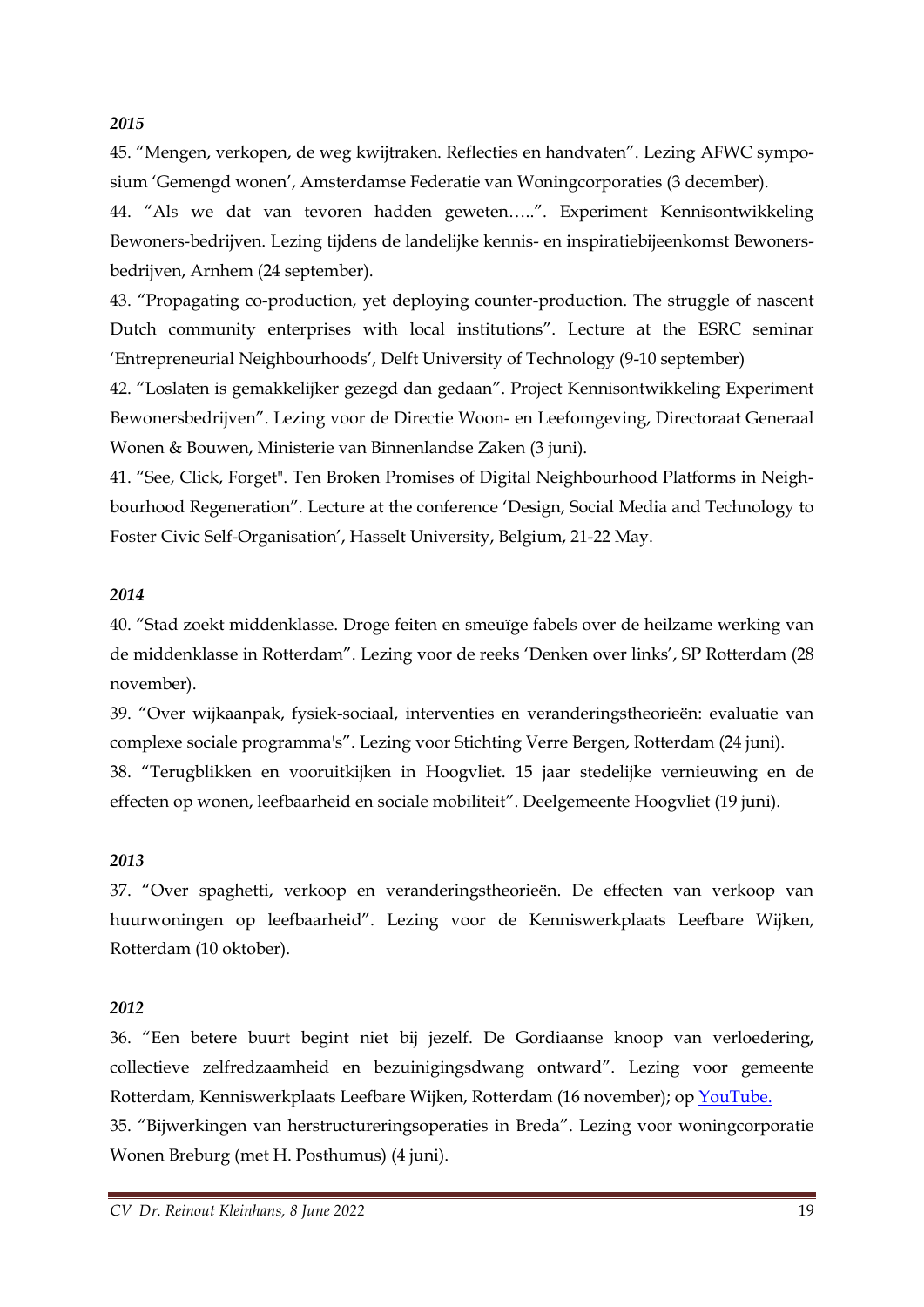34. "Leren 'meten' van sociale stijging". Inleiding tijdens de themabijeenkomst 'Onderwijs' van de Vakgemeenschap Sociale Stijging, Rotterdam (26 april).

#### *2011*

33. "Over prutswerk, balans, realiteitszin en engagement". Inleiding tijdens de MOOIbijeenkomst 'Emancipatie', Corporatieverband 'Maatschappelijk Ondernemen heeft Onze Interesse' (MOOI), Den Bosch (23 maart).

32. "Vertrouwen houden in de buurt. Waarom eerst de basis op orde moet zijn". *Key note speech* tijdens het Nicis-congres 'Zelfredzame buurten, hoe doe je dat? Vertrouwen houden in de buurt', Rotterdam (14 april).

31. "Vertrouwen houden in de buurt. Waarom eerst de basis op orde moet zijn". *Key note speech* tijdens het Nicis-herhalingscongres 'Zelfredzame buurten, hoe doe je dat? Vertrouwen houden in de buurt', Rotterdam (24 mei).

30. "Over onderschatte open deuren: een kleine psychologie van schoon, heel en veilig". *Key note speech* tijdens de Ymere kennisdeelsessie 'Het belang van school, heel en veilig', Amsterdam (7 juni).

29. "Over waterbedeffecten, sociale stijging en bescheidenheid: sociale effecten wijkaanpak". Inleiding tijdens leergang Corpovenista, blok 2, dag 1, Rotterdam (8 juni).

28. "Vertrouwen houden in de buurt. Reflecties op beheer en kwaliteit van de openbare ruimte in de Transvaalbuurt". Lezing bij de kennislunch openbare ruimte, Amsterdam (27 oktober).

#### *2010*

27. "Shaw and McKay revisited? Contemporary forms of collective efficacy in diverse urban neighbourhoods". Presentation at the seminar "The Double Face of Diversity: Gentrification, Consumption and the Changing City", organised by G. van Eijk, on occasion of her PhDdefence, Delft (4 juni).

26. "Neighbourhood decline and the meaning of collective efficacy: first results from a qualitative study". Lecture for the Nicis seminar 'Neighbourhood dynamics and social mobility', Amsterdam (10 June).

25. "Sociale effecten van wijkvernieuwing". Inleiding Leergang Platform Corpovenista 2010, blok 2, dag 1, Rotterdam (16 juni).

#### *2009*

24. "Does home ownership empower former tenants of social housing?" (with M. Elsinga). Cross-section event 'VWM meets SVW', Delft (7 April).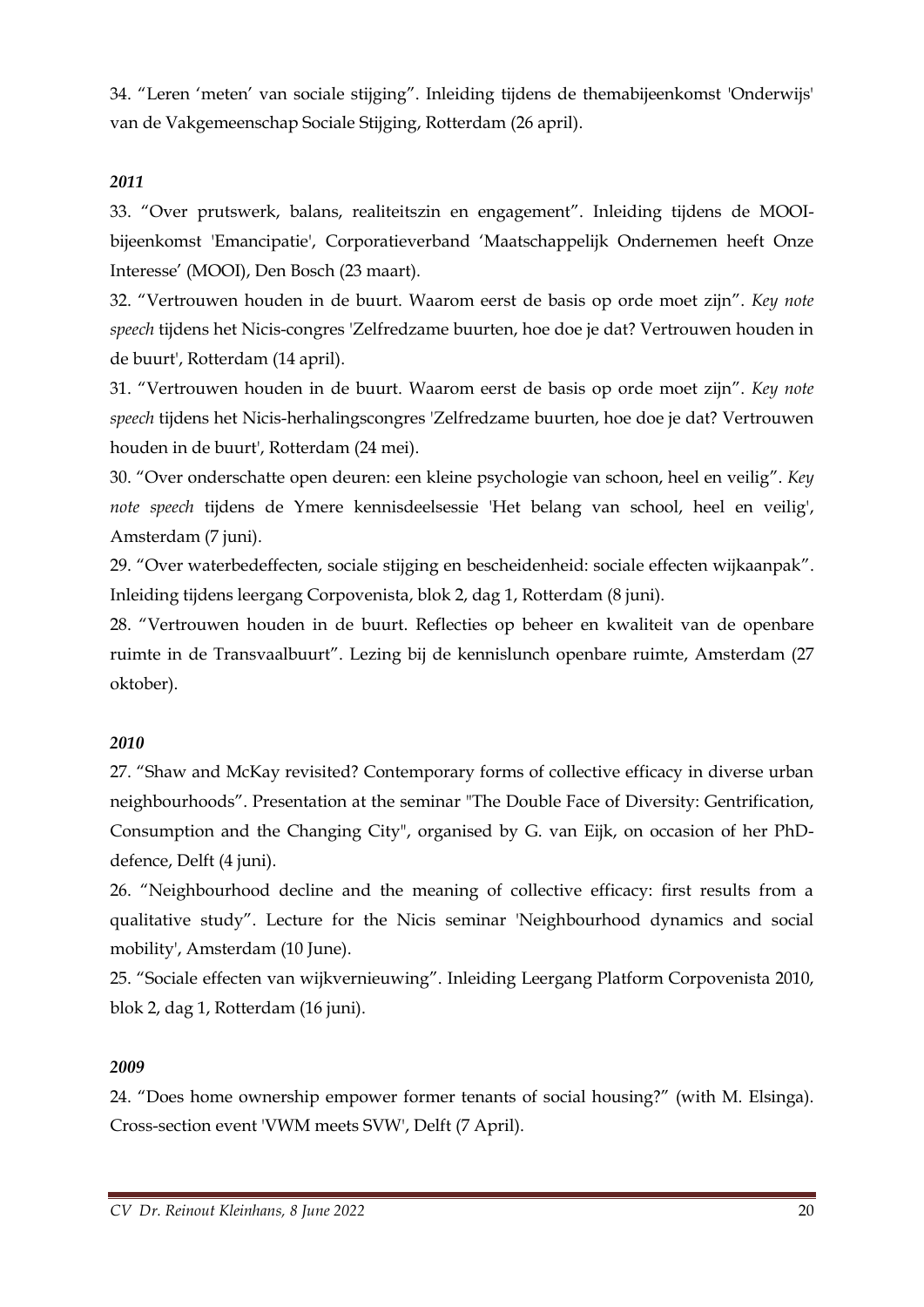23. "The balancing act: some observations and experiences". Lecture for the two-day PhD seminar 'Are you in balance', Delft (6 Maart).

#### *2008*

22. "Achter de voordeur meer mans? De (on)mogelijkheden van herhuisvesting om sociale problemen van huurders aan te pakken". Presentatie tijdens de Corpovenista-themamiddag 'Haagse bluf? Knelpunten en beproefde recepten bij herhuisvesting in Haaglanden', Den Haag (29 januari).

21. "In beweging brengen en richting geven: herstructurering en sociale stijging". Presentatie tijdens Corpovenista-themamiddag 'Sociale stijging als perspectief', Delft (6 maart).

20. "College Halverwege. Reflecties op sociaal-fysiek, wijkgericht werken en andere aandachtspunten". Lezing tijdens manifestatie 'College halverwege; doen we de goede dingen?', College van B&W van de gemeente Zwolle, Zwolle (13 maart).

19. "On priority and progress. Forced relocation and housing chances in Haaglanden". Colloquium for the Delft Centre for Sustainable Urban Areas, Delft (13 mei).

18. "Waterbedeffecten: fantoom of reëel probleem?" Presentatie in workshop 'Spoedcursus waterbedeffecten: hoe kom ik eraf?' tijdens de slotconferentie Corpovenista 'De nieuwe wijkaanpak: schijn bedriegt?!', Den Haag (14 mei).

17. "Zeven mythen rondom sociale effecten van herstructurering. De (on)mogelijkheden om met herstructurering samenlevingsopbouw en problemen aan te pakken". Lezing in de masterclass 'Focus op de Haagse wijken', NICIS Academy, Den Haag (15 mei).

16. "Barometer herstructurering module 4: opvattingen van bewoners van nieuwe woningen (2003-2004)". Presentatie tijdens de informatiemiddag 'Barometer herstructurering Den Haag', Den Haag (23 september).

15. "Perspectief of alleen het verplaatsen van problemen?" Presentatie tijdens de studiemiddag '(Nood)gedwongen verhuizen vanwege herstructurering', Rotterdam (12 november).

#### *2007*

14. "Sociale aspecten van herstructurering: onderzoeksresultaten en aanbevelingen". Presentatie voor de PvdA-werkgroep Stad (Den Haag), Den Haag (23 januari).

13. "Stedelijke herstructurering en gedwongen herhuisvesting: een noodzakelijk kwaad of een springplank naar een betere woonsituatie?" *Key note speech* tijdens het MarketWing seminar 'De impact van verhuizen; mutaties en gedwongen verhuizingen vanuit klantperspectief', Driebergen-Zeist (6 februari).

12. "Bezint eer ge met sloopt begint". Presentatie en panellid tijdens het Mitros Podium 'Slopen en/of renoveren', Utrecht (3 april).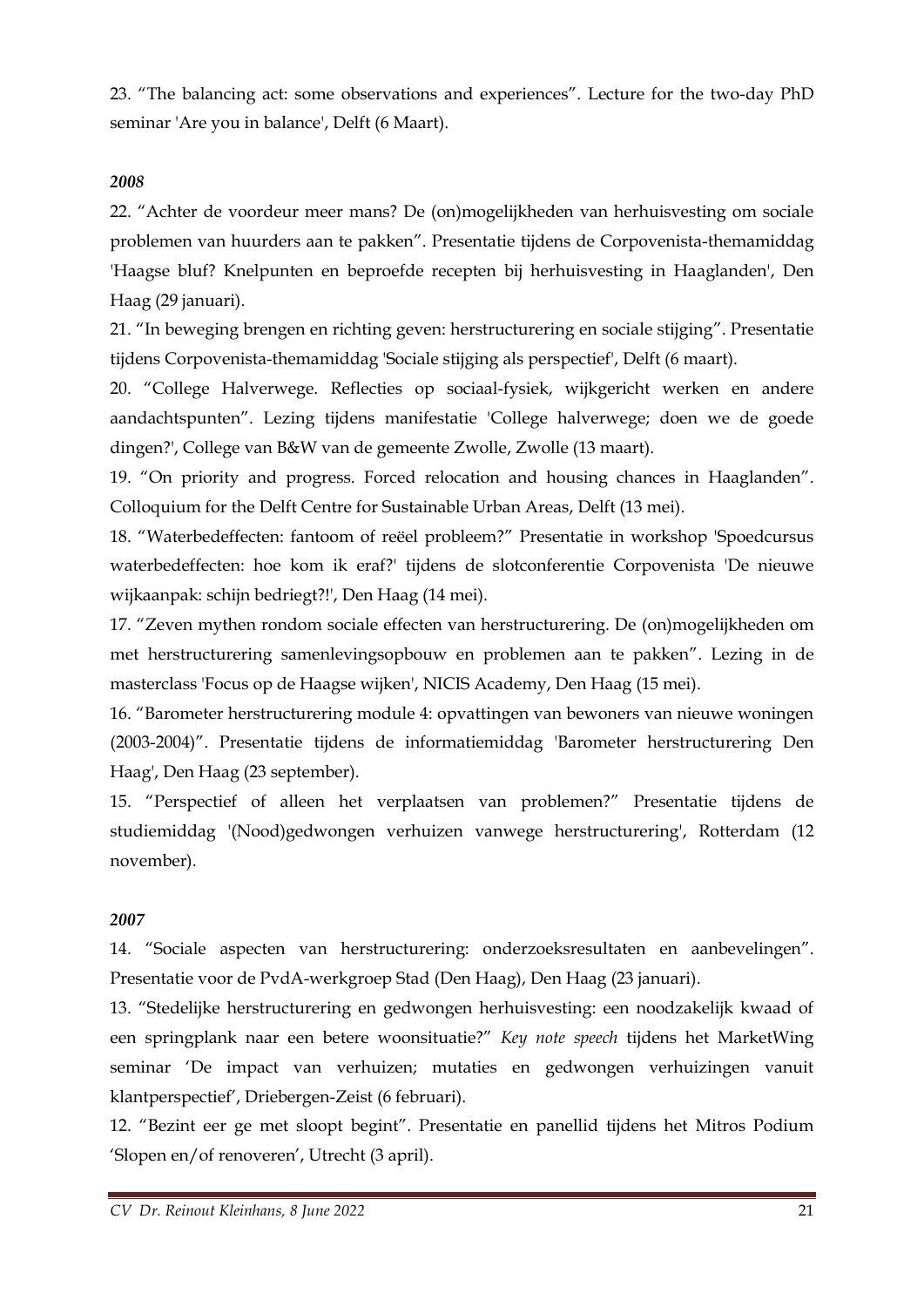11. "Nieuw Amsterdam in aanbouw: in debat met wethouder Tjeerd Herrema". Panellid tijdens debat in De Rode Hoed, Amsterdam (14 juni).

#### *2006*

10. "Herstructurering, sociaal kapitaal en aanknopingspunten voor Staedion". Presentatie over promotieonderzoek, voor personeel Staedion, Den Haag (19 januari).

9. "Herhuisvesting *revisited*. Resultaten van eerder onderzoek". Presentatie tijdens de themabijeenkomst herhuisvesting van de gemeente Den Haag (30 januari).

8. "Sociale effecten van herstructurering". Lezing voor de interne leergang herstructurering van Woonmaatschappij Maasland, Oosterbeek (23 maart).

7. "Sociale effecten van herstructurering in naoorlogse buurten". Presentatie naar aanleiding van promotieonderzoek, voor personeel Woonbron, Hoogvliet, Rotterdam (27 april).

6. "Betere contacten door herstructurering?" Workshop en presentatie tijdens de manifestatie Zon op Zuid, Rotterdam (23 mei).

5. "Sociaal kapitaal centraal". Presentatie tijdens het VROM Praktijkcongres 'Kijk: mijn wijk', parallelsessie 6, Rotterdam (1 november).

4. "Herstructurering en herhuisvesting: resultaten Corpovenista-onderzoek". Presentatie voor de Alliantie Academie, Amsterdam (22 november).

#### *2005*

3. "Best practices van samenwerking. Een vijftal interessante voorbeelden uit het buitenland". Presentatie tijdens de themamiddag 'Samenwerken aan wonen voor bijzondere doelgroepen': Rotterdam (12 december).

2. "Net als kwartjes in een spaarvarken: de betekenis van sociaal kapitaal in geherstructureerde buurten". Presentatie tijdens de NETHUR Stadsdag 'De stadsbuurt: ontwikkeling en betekenis', Den Haag (12 december).

1. "Sociale implicaties van herstructurering en herhuisvesting". Presentatie voor de stuurgroep Corpovenista, Delft (8 Juni).

#### **Moderation and Chairing**

#### *2020*

Moderation of Visiting Professor Seminar #4: [Circularity of Materials: A Revolution in](https://www.youtube.com/watch?v=U-fotCThRmA)  [Wood.](https://www.youtube.com/watch?v=U-fotCThRmA) Speakers: Marco Vermeulen, Dr Henk Jonkers and Dr Pablo van der Lugt, hosted by Florian Boer. 13 October 2020, Delft University of Technology.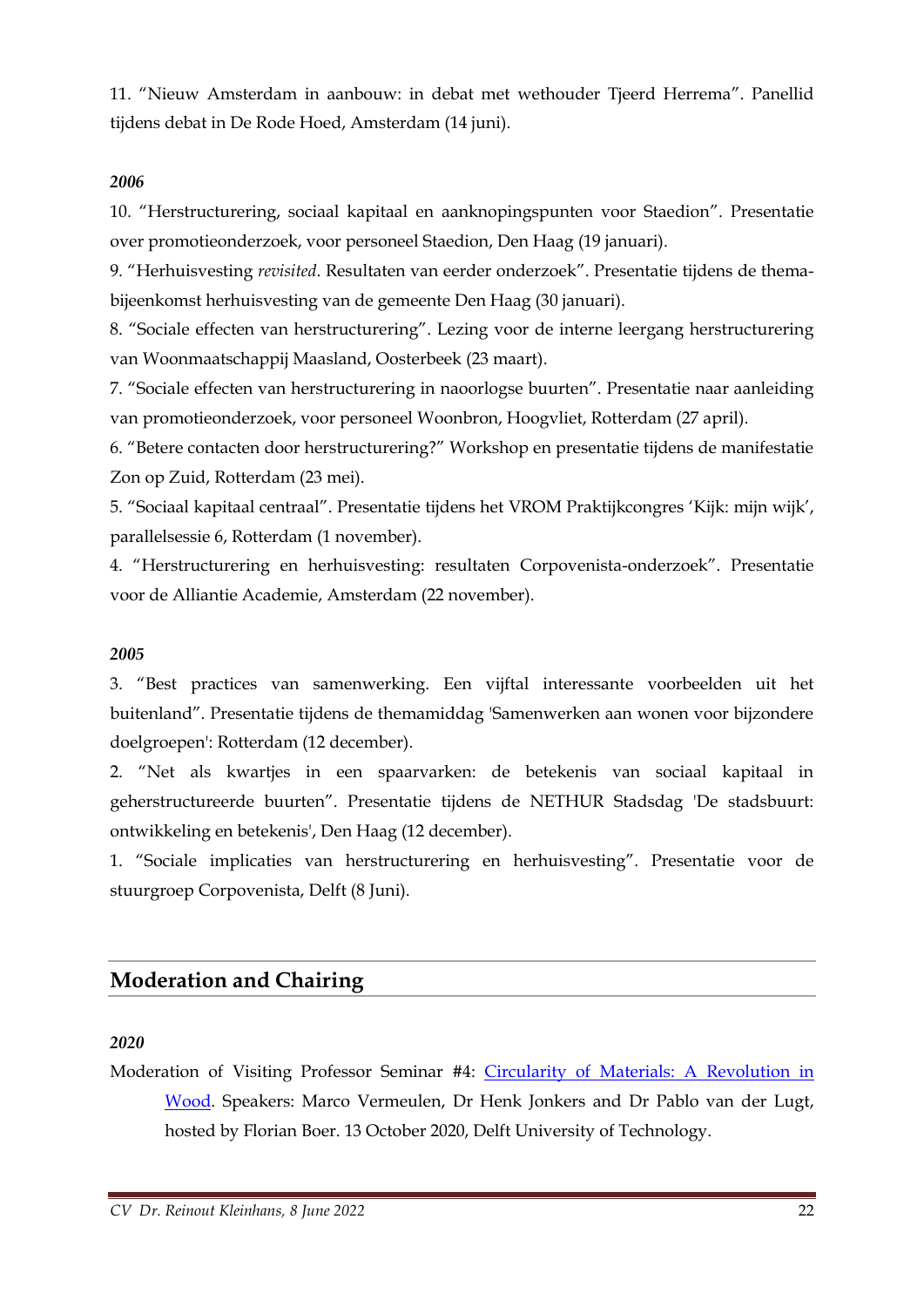- Moderation of Visiting Professor Seminar #3: Energy Transition Neighbourhood Actions. Speakers: Thijs van Spaandonk, Prof Andy vd Dobbelsteen and Prof Arjan van Timmeren, hosted by Florian Boer. 18 February 2020, Delft University of Technology.
- Moderation of workshop 'Housing and Ageing' at the [City Lab Delft](https://twitter.com/piekeh/status/1225714781161754624) (*Stadslab Delft*) meeting, 7 February 2020, Tanthof, Delft.
- Moderation of Visiting Professor Seminar #2: Mobility Transition Cycle City. Speakers: Stefan Bendiks, Dr Sybrand Tjallingii and Prof Arjan van Timmeren, hosted by Florian Boer. Tuesday 4 February 2020, Delft University of Technology.
- Moderation of Visiting Professor Seminar #1: Biodoversity and Radical Greening. Speakers: Maike van Stiphout, Dr Fransje Hooimeijer and Dr Nico Tillie, hosted by Florian Boer. Tuesday 21 January 2020, Delft University of Technology.

## **Public Outreach and (Inter)national Media Coverage (since 2010)**

#### *2022*

"Stedeling is de weg kwijt". Interview over het oriëntatievermogen van stedelingen versus plattelanders, in het programma [EditieNL](https://www.rtlnieuws.nl/video/uitzendingen/video/5298930/afl-90) (RTL Nieuws, vanaf 9:00), 31 maart 2022.

"Van brommer naar bakfiets, van volks naar yup. De Transvaalbuurt is de afgelopen tien jaar sterk veranderd. Is dat erg?" Interview door Nina Eshuis en Linda Gottmer, [Haarlems](https://www.haarlemsdagblad.nl/cnt/dmf20220311_52757789?utm_medium=email)  [Dagblad,](https://www.haarlemsdagblad.nl/cnt/dmf20220311_52757789?utm_medium=email) 12 maart 2022.

"Experts vinden verkoop sociale huurwoningen onzinnig en onrealistisch". Interview door Stefan ten Teije, [Nu.nl,](https://www.nu.nl/nu-wonen/6177094/experts-vinden-verkoop-sociale-huurwoningen-onzinnig-en-onrealistisch.html?_ga=2.131952006.828103489.1641892635-985696541.1492773285&redirect=1) 12 januari 2022.

"Het kabinet Rutte IV wil huurders recht geven om sociale huurwoning te kopen: 'Dit brengt geen doorstroming op de woningmarkt'". Interview door Lorraine Marlisa, voor [Business](https://www.businessinsider.nl/verkoop-sociale-huurwoning-aan-huurder/)  [Insider,](https://www.businessinsider.nl/verkoop-sociale-huurwoning-aan-huurder/) 10 januari 2022.

#### *2021*

- "Klimaatrisico's nog niet zichtbaar in huizenprijzen, label eerste stap". Interview door Rolf Schuttenhelm, voor [Nu.nl, i.c. het NU+ Klimaatkatern,](https://www.nu.nl/nu-klimaat/6170178/huizenkopers-kijken-niet-naar-klimaatrisicos-een-nieuw-label-kan-helpen.htmlhttps:/www.nu.nl/nu-klimaat/6170178/huizenkopers-kijken-niet-naar-klimaatrisicos-een-nieuw-label-kan-helpen.html) 1 december 2021.
- "Een frisse blik is hun grootste wapen". Interview met [WIJstad](https://www.tudelft.nl/wijstad/verhalen/een-frisse-blik-is-hun-grootste-wapen) over mijn TU Delft Education Fellowship, 29 november 2021.
- "Vaarwel achterstandswijk?" Toelichting op gentrificatie in 'achterstandswijken' in het programma [EditieNL](https://www.rtlnieuws.nl/video/uitzendingen/video/5267395/afl-319) (RTL Nieuws), 15 november 2021.
- "Nederland heeft centrale regie en grote keuzes nodig op de ruimtelijke inrichting, om zowel zich aan te passen aan de komende klimaatverandering als om klimaatverandering af te remmen". [Inleiding en debat](https://www.avondwenm.nl/images/avonden/avond-2021/tafelwetenschappers_2021.pdf) als tafelheer (samen met Prof. M. Kleinhans, Universiteit Utrecht) tijdens de Avond van Wetenschap en Maatschappij, Den Haag, 4 oktober 2021.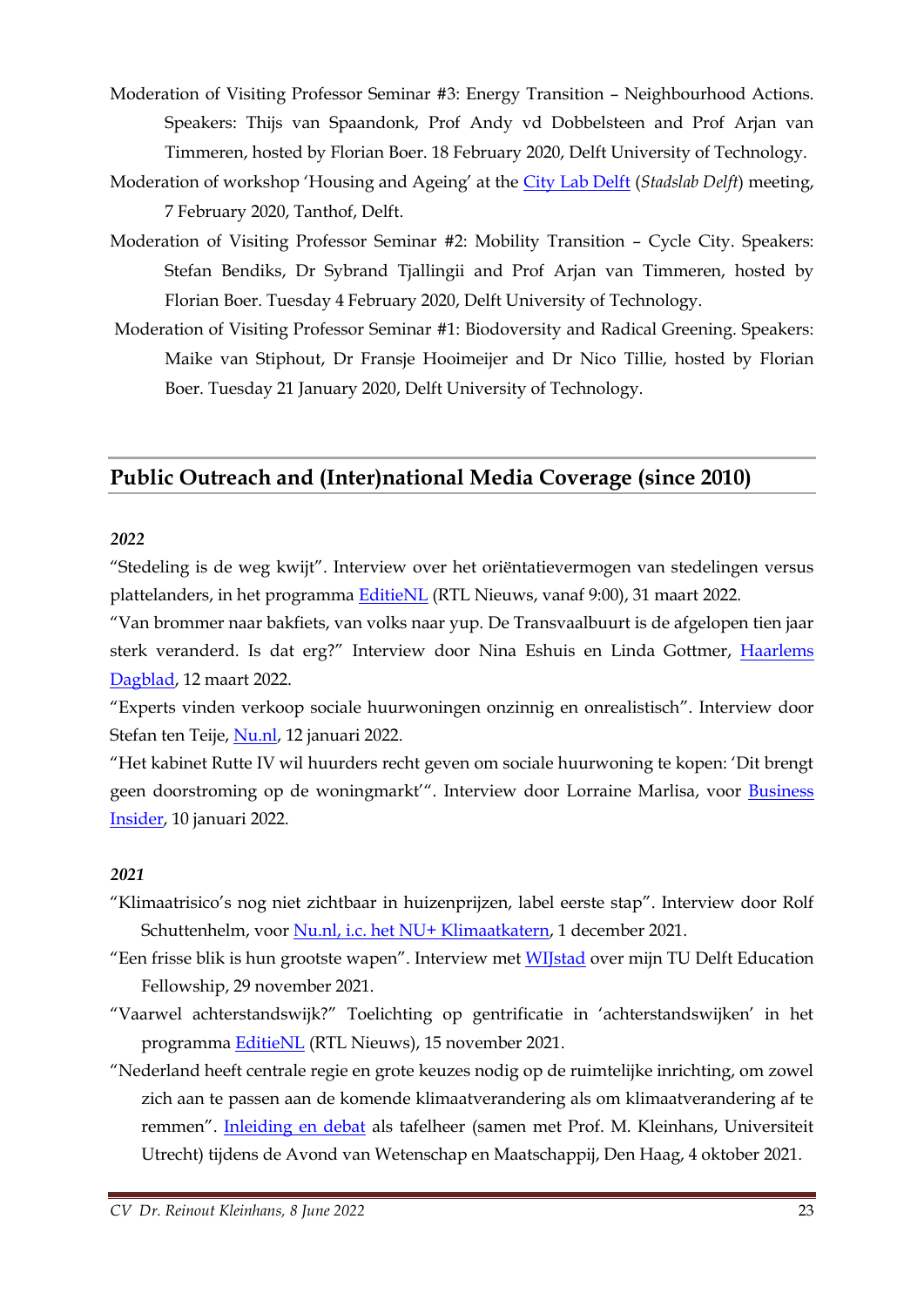- "Overstromingen tonen urgentie van landelijke regie op water en klimaat aan". Opinieartikel in de [Volkskrant](https://www.volkskrant.nl/columns-opinie/opinie-overstromingen-tonen-urgentie-van-landelijke-regie-op-water-en-klimaat-aan~b9fd3290/) (met Prof. M. Kleinhans, Universiteit Utrecht), 3 september 2021.
- "Het Rotterdamse woonbeleid. Wat werkt wel en niet bij het mengen van wijken?". Interview in het NPO1 radioprogramma **'[Met Het Oog op Morgen](https://www.nporadio1.nl/fragmenten/nos-met-het-oog-op-morgen/c1fd530c-b427-400b-9e12-2db767a233d0/2021-06-21-null)'**, 21 juni 2021.

#### *2020*

"**[Comeback van de wijkaanpak](https://www.youtube.com/watch?v=0ChQLlvQWno&feature=emb_logo)**". Deelname aan debat Pakhuis de Zwijger 5 november 2020.

- "Bewoners tegen sloop in Vreeswijk, Nieuwegein". Interview door actualiteitenprogramma **[Hart van Nederland](https://www.hartvannederland.nl/nieuws/2020/bewoners-vreeswijk-boos-sloop/)** (SBS6/Talpa), 28 juni.
- "Pact Poelenburg Peldersveld. Langdurig programma moet probleemwijk betere toekomst geven". Interview door **[Nul20](https://www.nul20.nl/dossiers/pact-poelenburg-peldersveld)**, 25 juni 2020.
- "De migratiestromen binnen Europa versterken de behoefte aan een interdisciplinaire aanpak". Interview door de **[LDE alliantie](https://www.leiden-delft-erasmus.nl/nl/nieuws/de-migratiestromen-binnen-europa-versterken-de-behoefte-aan-een-interdisciplinaire-aanpak)**, 16 juni 2020.
- "Uitdagingen en kansen voor de Kuyperwijk". **[Delftse Post](https://www.delftsepost.nl/nieuws/nieuwsflits/981195/uitdagingen-en-kansen-voor-de-kuyperwijk)**, 27 mei 2020.
- "Ontwikkeling Binckhorst: bouwen op de bonnefooi". Interview door Jeroen van Raalte, in **Den Haag Centraal**, 5 maart 2020, p. 4-5.

"Stadslab over vergrijzing". **[Delft op Zondag](https://www.delftopzondag.nl/reader/22721#p=2)**, 16 februari 2020, p. 5.

"Meedenken over de ontwikkeling van de stad levert studiepunten op voor Delftse studenten". Interview **[AD Delft](https://www.ad.nl/delft/meedenken-over-de-ontwikkeling-van-de-stad-levert-studiepunten-op-voor-delftse-studenten~acf0ac70/)**, 14 Januari 2020.

#### *2019*

"Build (y)our city - Digital Participatory Platforms. Bringing real and virtual together in the urban project can actively involve citizens in improving the space they live in". Interview with Enzo Falco and Reinout Kleinhans, by Stefania Garassini. *Domus – You are Urbanism*, no. 1031, January 2019, pp. 72-79.

#### *2018*

- "Praktische handreiking voor interactieve communicatie met bewoner". Interview **[Platform](https://www.platform31.nl/nieuws/praktische-handreiking-voor-interactieve-communicatie-met-bewoner)  [31](https://www.platform31.nl/nieuws/praktische-handreiking-voor-interactieve-communicatie-met-bewoner)**, 4 april 2018.
- "Gemeenten hebben online communicatie met burgers nog niet op orde". Interview door **[NWO](https://www.nwo.nl/actueel/nieuws/2018/03/gemeenten-hebben-online-communicatie-met-burgers-nog-niet-op-orde.html)**, 21 Maart 2018.
- "Internationaal onderzoek: BewonersBedrijven vullen gaten op en creëren nieuwe voorzieningen". Interview **LSA [Bewoners.nl](https://www.lsabewoners.nl/internationaal-onderzoek-bewonersbedrijven-vullen-gaten-op-en-creeren-nieuwe-voorzieningen/)** (Pleuni Koopman), 7 Maart 2018.

#### *2017*

"Een burgercollectief begint vaak met zorgen om het milieu". Interview **[NRC Handelsblad](https://www.nrc.nl/nieuws/2017/07/13/een-burgercollectief-begint-vaak-met-zorgen-om-het-milieu-11996151-a1566562)** (Dirk Vlasblom), 13 juli 2017.

#### *2016*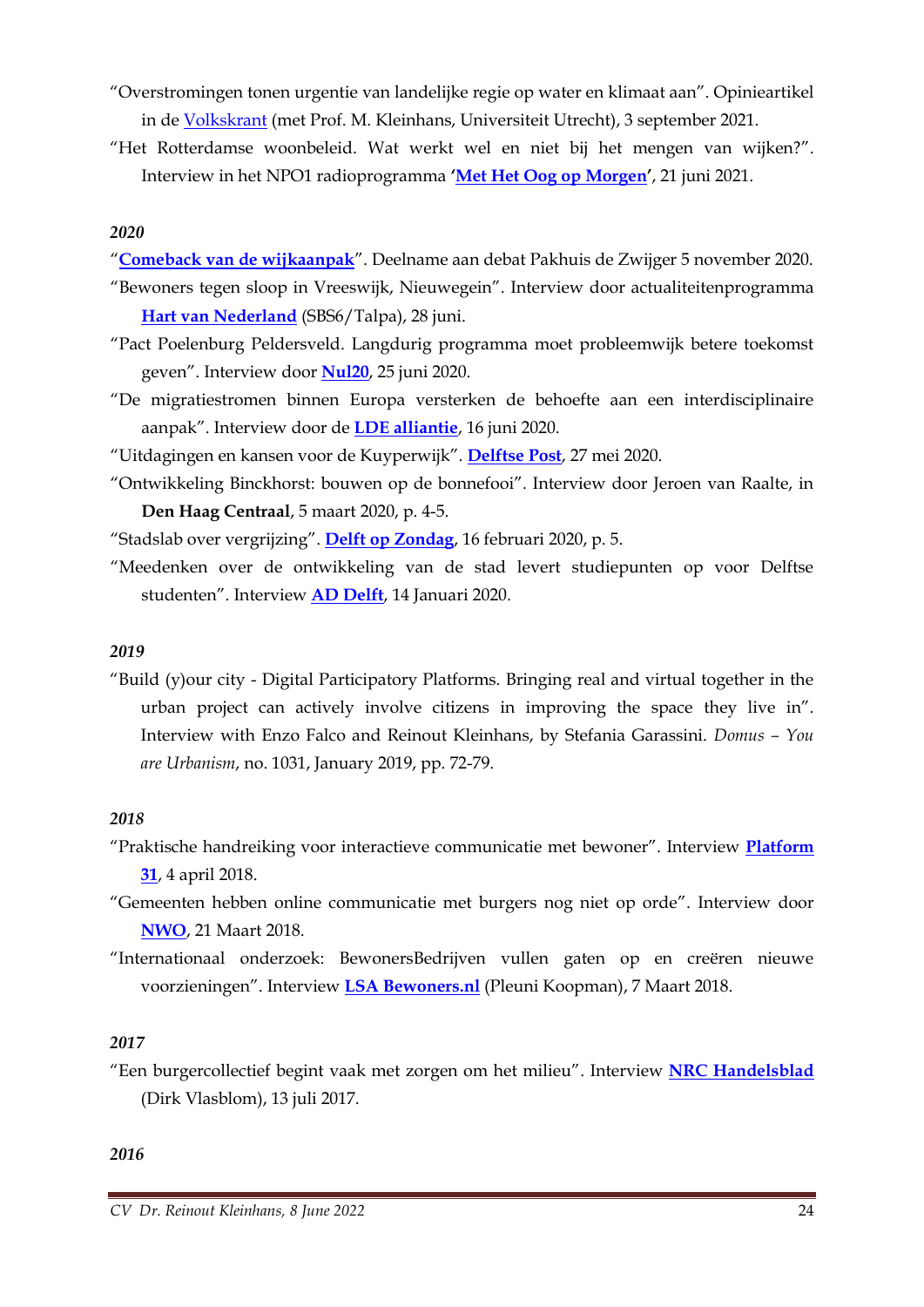- "GO Drone: Wonen in Rotterdam". Interview **[Gebiedsontwikkeling.nu](https://www.gebiedsontwikkeling.nu/artikelen/go-drone-wonen-rotterdam/)** (Hedwig van der Linden), 14 november 2016.
- "De ambitie om zelf de wijk te runnen". Interview **[Limburgs Dagblad](http://repository.tudelft.nl/metisrepo/20160628/Limburgs_Dagblad_25_juni_De_ambitie_zelf_de_wijk_te_runnen_Kleinhans.pdf)** (Rik van Hulst), 25 juni 2016.
- "Bewonersbedrijven in Nederland". Opname voor **'[Hallo Nederland](http://www.omroepmax.nl/hallonederland/uitzending/tv/hallo-nederland-maandag-1-februari-2016/)'**, Omroep Max, 1 Februari 2016.
- "Bewonersbedrijf van en voor de buurt". Interview **[Trouw](http://www.bewonersbedrijven.nl/wp-content/uploads/2016/01/trouw-06012016-BewonersBedrijven.pdf)** (Wilma van Meeteren), 6 Januari 2016.

#### *2015*

"Frustratie bij bewonersbedrijven door gemeentes". Interview door **[Delta](http://delta.tudelft.nl/artikel/frustratie-bij-bewonersbedrijven-door-gemeentes/30420)** (Saskia Bonger), 17 September 2015.

"Gemeenten nog niet klaar voor zelforganisatie bewoners". Interview door de **Delftse Post**, 16 September 2015.

#### *2014*

- "Stedelijke vernieuwing? Geen baten voor de oorspronkelijke bewoners", [Building Business,](http://www.buildingbusiness.nl/news/1298/15/Stedelijke-vernieuwing-Geen-baten-voor-de-oorspronkelijke-bewoners/) 24 juni 2014.
- "Oorspronkelijke bewoners profiteren niet van stadsvernieuwing", [Binnenlands Bestuur,](http://www.binnenlandsbestuur.nl/ruimte-en-milieu/nieuws/oorspronkelijke-bewoners-profiteren-niet-van.9426191.lynkx) 24 juni 2014.
- "Stedelijke vernieuwing in Hoogvliet succesvol, maar weinig sociale mobiliteit". In: [Bouwinformatie:](http://www.bouwformatie.nl/bouwnieuws/stedelijke-vernieuwing-in-hoogvliet-succesvol-maar-weinig-sociale-mobiliteit) community voor kennis, inspiratie en communicatie, 23 juni 2014.
- "Stedelijke vernieuwing in Hoogvliet succesvol", IKC RO Niewsflits, 23 juni 2014.
- "Weinig sociale mobiliteit door vernieuwing Hoogvliet", PropertyNews Global, 23 juni 2014.
- "'Weinig sociale mobiliteit door vernieuwing Hoogvliet", [Vastgoedmarkt.nl,](http://www.vastgoedmarkt.nl/nieuws/2014/06/23/Weinig-sociale-mobiliteit-door-vernieuwing-Hoogvliet) 23 juni 2014.
- "Gouden kooi. Wijkaanpak Hoogvliet geen effect op sociale mobiliteit" Ingezonden brief voor de Volkskrant, met Maarten van Ham (11 Juli 2014).

#### *2012*

"Gevreesd 'waterbedeffect' blijft uit na sloop". Interview **[Volkskrant](http://www.volkskrant.nl/archief/gevreesd-waterbedeffect-blijft-uit-na-sloop~a3275048/)** (Merijn van Nuland), 22 Juni 2012.

#### *2011*

"Strijd tegen verloedering gebaat bij sociale samenhang". Interview door **[Drechtsteden.nl](https://www.drechtsteden.nl/dds/up/ZwvcobjIiD_persbericht_Vertrouwen_houden_in_de_buurtDEF.pdf)**.

*2010*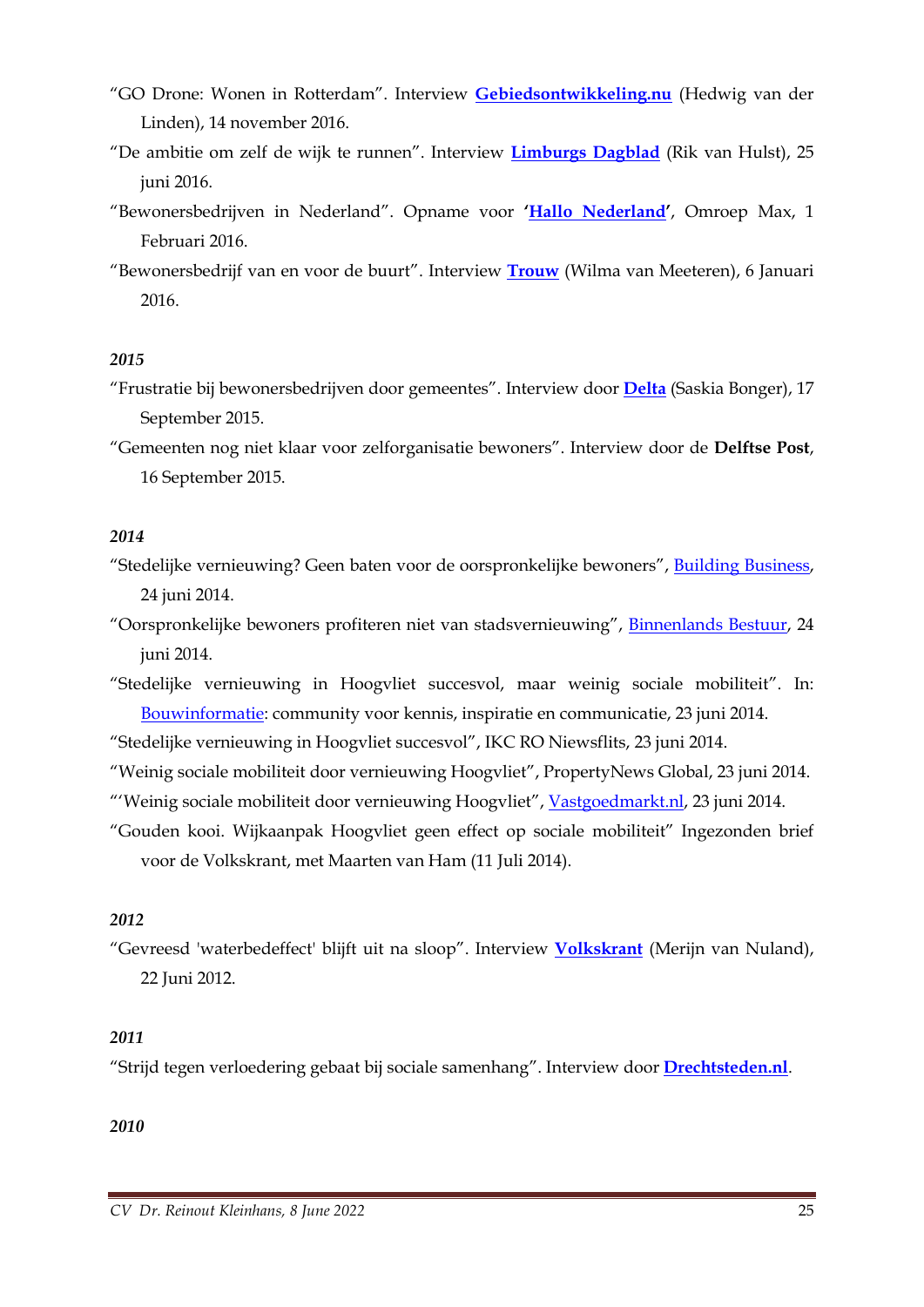- "Sociale binding en veiligheid in de buurt". Interview RadioMagazine, Omroep Vlaardingen (Herman Franken), 24 November 2010.
- "Buurtbarbecue niet op voorhand uitsluiten". Interview door **[Zorg+Welzijn](https://www.zorgwelzijn.nl/buurtbarbecue-niet-op-voorhand-uitsluiten-zwz016401w/)**, 18 november 2010.
- "Waterbedeffect tast zwakke wijk aan". Interview **[Binnenlands Bestuur](https://www.binnenlandsbestuur.nl/sociaal/nieuws/waterbedeffect-tast-zwakke-wijk-aan.195355.lynkx)** (Brian van der Bol), 25 juni 2010.

## **National Expert Panels and Policy Impact**

- Kennisplatform Integratie en Samenleving (KIS) onderzoek 'Segregatie'. Begeleidingscommissie gelijknamige onderzoek door Movisie, februari 2021 – september 2021.
- Bijdrage aan de corona-inclusieve Volksgezondheid Toekomst Verkenningen (c-VTV) van het RIVM, onderwerp ['kwaliteit van de sociale leefomgeving en de impact van](https://www.volksgezondheidtoekomstverkenning.nl/c-vtv/leefomgeving/sociaal)  [corona'](https://www.volksgezondheidtoekomstverkenning.nl/c-vtv/leefomgeving/sociaal), najaar 2020.
- '[Stijgende en dalende wijken: op zoek naar succesfactoren van leefbare wijken](https://www.platform31.nl/thema-s/wonen/stijgende-en-dalende-wijken-op-zoek-naar-succesfactoren-van-leefbare-wijken?utm_source=Platform31&utm_campaign=51c723cfea-Platform31_Nieuwsbrief_&utm_medium=email&utm_term=0_a4fff22241-51c723cfea-39165481)'. Begeleidingscommissie gelijknamige onderzoek van Platform 31, september 2018 – maart 2020.
- ['Politie en actief burgerschap: een veilig verbond? Een onderzoek naar samenwerking,](https://www.politieenwetenschap.nl/publicatie/politiewetenschap/2019/politie-en-actief-burgerschap-een-veilig-verbond-322/)  [controle en \(neven\)effecten'](https://www.politieenwetenschap.nl/publicatie/politiewetenschap/2019/politie-en-actief-burgerschap-een-veilig-verbond-322/). Leescommissie t.b.v. het gelijknamige onderzoek in het programma 'Politie en Wetenschap (Call 2016)', november 2016 – augustus 2018.
- ['Nieuwe Buren. Een onderzoek naar de veranderende sociale compositie in drie Rotter](http://www.kenniswerkplaats-leefbarewijken.nl/publicaties/nieuwe-buren-een-onderzoek-naar-de-veranderende-sociale-compositie-in-drie-rotterdamse-wijken/)damse [wijken'](http://www.kenniswerkplaats-leefbarewijken.nl/publicaties/nieuwe-buren-een-onderzoek-naar-de-veranderende-sociale-compositie-in-drie-rotterdamse-wijken/). Begeleidingscommissie gelijknamige onderzoek van de Kenniswerkplaats Leefbare Wijken Rotterdam, uitgevoerd door RISBO bv (Weltevrede e.a.). Rotterdam, augustus 2017 – april 2018.
- 'Kwetsbare wijken in beeld'. Expert panellid verkenning toekomst van kwetsbare wijken, georganiseerd door Platform 31, Den Haag, 8 juni 2017.
- 'De Kendoe-[democratie. Democratische vernieuwing anno 2015'](https://vimeo.com/143229495). Paneldeelnemer tijdens het gelijknamige landelijke congres, Rotterdam, 12 oktober 2015.
- 'Effectenarena vernieuwing Jacob Geelbuurt. Externe deskundige tijdens de effectenarena voor de MKBA van de vernieuwing van de Jacob Geelbuurt in Amsterdam, De Alliantie, 4 juli 2013.
- 'Bloemkoolwijken toekomstbestendig maken. Expert panel i.h.k.v. eindevaluatie aanpak bloemkoolwijken door Regioplan, in opdracht van de Stichting Experimenten Volkshuisvesting. Utrecht, 29 november 2011.
- 'Sterke steden, gemengde wijken'. Begeleidingscommissie gelijknamige onderzoek van het Sociaal en Cultureel Planbureau (Permentier, Kullberg en Miltenburg). Den Haag, 18 mei 2011 – 30 mei 2013.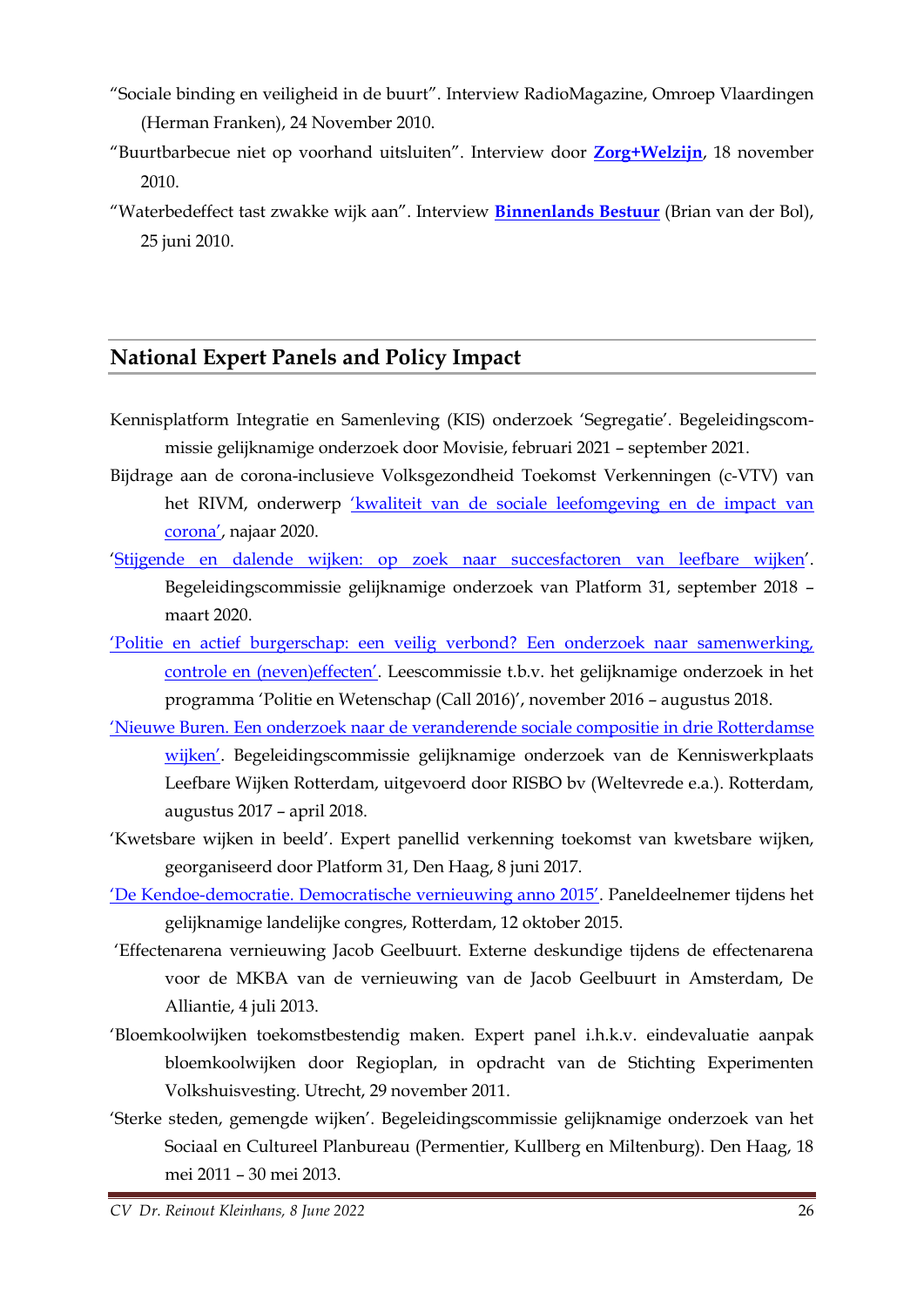- 'KEI stadslab wijkimpuls Kruidenbuurt in Tilburg'. Expert panellid in KEI Stadslab, Tilburg, 7 april 2011.
- 'Verbetering sociale index Rotterdam'. Expertpanel herziening Sociale index, Rotterdam, 11 februari 2011.
- 'Kennislab Segregatie'. Deelname aan het FORUM Kennislab Segregatie, Utrecht, 15 december 2005).

### **Conference and Workshop Organisation (***International***)**

- Falco, E. and **Kleinhans, R.** (2017), SmartGov Seminar "Participatory Practices in Smart Urban Development An (Un)happy Marriage between Urban Planning, ICTs, Data and Co-Creation?" Delft¸ Delft University of Technology, 10 November 2017.
- **Kleinhans, R.** (2017), Seminar "A Comparative Study of the Role, Funding and Impact of Community-based Social Enterprises in Three European Countries", Delft¸ Delft University of Technology, 1-2 June 2017.
- **2015-2018 Coordinator of the ENHR Working Group 'Poverty Neighbourhoods',**  European Network for Housing Researchers (ENHR), with Mark Livingston.
- **Kleinhans, R.** (lead), Ham, M. van, Reuschke, D. (2015). ESRC Seminar on "Entrepreneurial Neighbourhoods". Delft University of Technology, 9-10 September 2015 (see web site [www.bk.tudelft.nl/EntrepreneurialNeighbourhoods.](http://www.bk.tudelft.nl/EntrepreneurialNeighbourhoods) This seminar is part of a ESRC seminar series (see : [http://www.st-andrews.ac.uk/homebusiness\)](http://www.st-andrews.ac.uk/homebusiness).
- Devisch, O., VandeMoere, A., Huybrechts, L., **Kleinhans, R.**, Martens, S. (2015). "Design, Social Media and Technology to Foster Civic Self-Organisation". International Research Conference, University of Hasselt, 21-22 May 2015 (see [conference website\)](http://www.uhasselt.be/UH/Design,-Social-Media-and-Technology-to-Foster-Civic-Self-Organisation/Design,-Social-Media-and-Technology-to-Foster-Civic-Self-Organisation-Algemeen-Scientific-committee.html). More than 30 expert participants from 8 countries
- **Kleinhans, R.** (2014). Seminar "Social Mobility and Health Impacts of Urban Regeneration in Times of Crisis". Delft University of Technology, 6 February 2014.
- **Kleinhans, R.** (lead), Ham, M. van & Swarttouw-Hofmeijer, C. (2013). "Using ICT, social media and mobile technologies to foster self-organisation in urban and neighbourhood governance". International Research Conference, Delft University of Technology, 16-17 May 2013. More than 30 expert participants from 7 countries. Key note speakers: Jennifer Evans-Cowley, Rich Ling, Lee Fischer and Martijn de Waal (see [conference website\)](http://www.otb.tudelft.nl/socialmedia).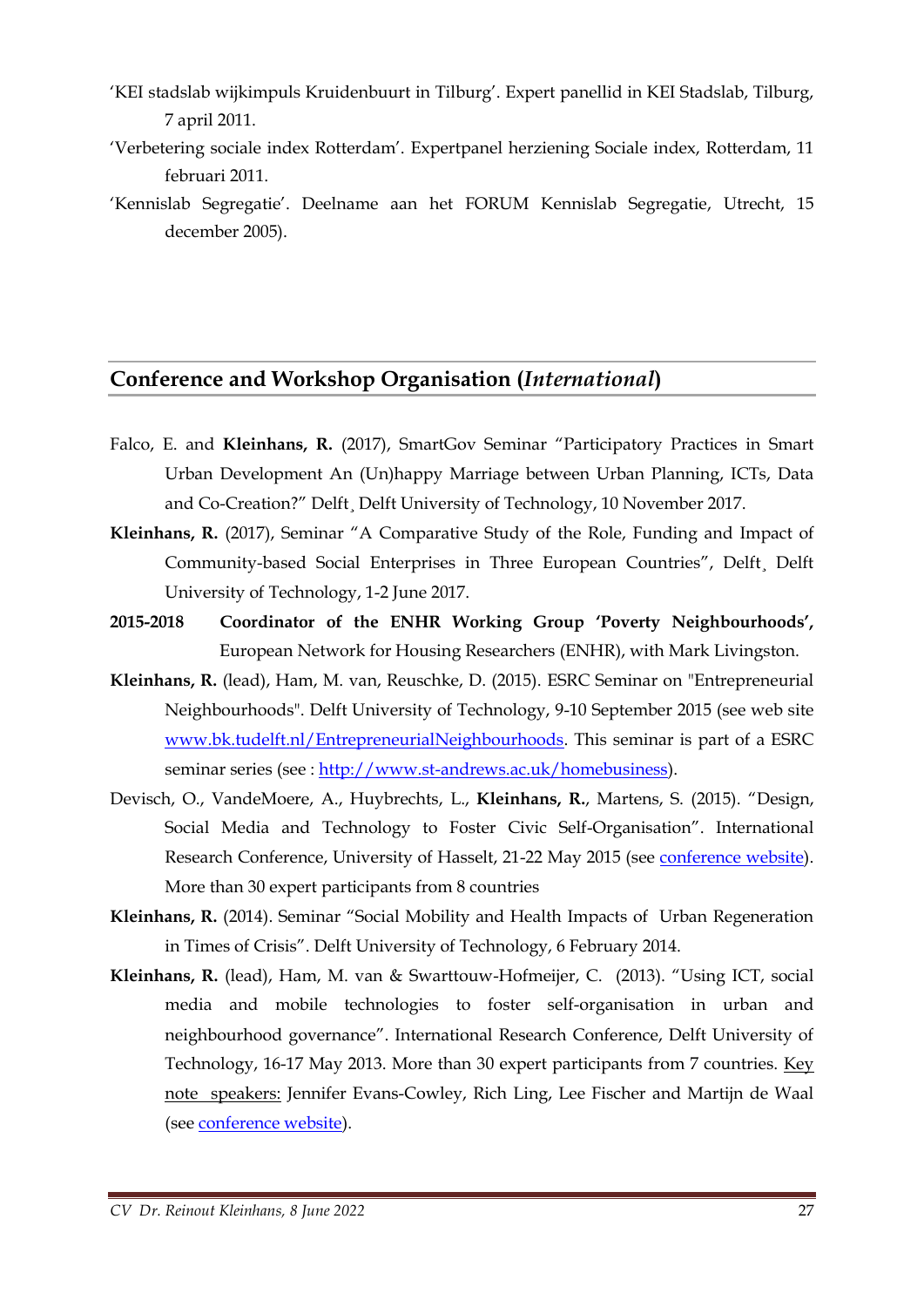- **Kleinhans, R.** (lead) & Kearns, A. (2012). Seminar "Gowell: a unique combination of longterm renewal and research in urban regeneration in Glasgow". Delft University of Technology, 24 May 2012.
- Bortel, G. van & **Kleinhans, R.** (2011) "Social innovation and participation". Workshop social innovation & participation during the CIB International Conference for Management and Innovation for a Sustainable Built Environment (MISBE). 20-23 June 2011, Amsterdam.
- **Kleinhans, R.** (lead), Doff, W. & Swarttouw-Hofmeijer, C. (2010) "Neighbourhood Restructuring & Resident Relocation: Context, Choice and Consequence", 4 & 5 November 2010, Delft University of Technology. More than 40 expert participants from 7 countries. Speakers: Ade Kearns, David Varady, Phil Tegeler and Ronald van Kempen (see [conference website\)](http://otb.tudelft.nl/index.php?id=14651&L=1)
- **Kleinhans, R.** (lead) and Doff, W. (2007). Workshop "Poverty neighbourhoods" during the ENHR conference 'Sustainable urban areas', Rotterdam, 25-28 juni 2007. More than 30 paper presenting participants from many countries.

#### **Conference and Workshop Organisation (***National***)**

- **Kleinhans, R.** & Klein Nienhuis, W. (2015). "Coproductie of contraproductie? Over de moeizame samenwerking tussen gemeenten en Bewonersbedrijven". Workshop tijdens het OTB Platform 31 Wooncongres 'Naar nieuwe verhoudingen', Den Haag, 3 november 2015.
- Leatemia, L., Schleijpen, R. Tas, E., Lunes, R. **Kleinhans, R.** & Boeije, M. (2015). "Conferentie Bewonersbedrijven". 't Bruishuis, Arnhem, 24 september 2015.
- Ham, M. van & **Kleinhans, R.** (2012). "Wijkondernemingen naar Engels 'trust' voorbeeld". Organisatie en inleiding workshop tijdens de landelijke inspiratiebijeenkomst wijkondernemingen: 'De wijk verdient het', Amersfoort, 11 Oktober 2012.
- Veldboer, L., **Kleinhans, R**. & Slot, J (2011). "Etnische diversiteit, inkomensdiversiteit en buurtvertrouwen". Organisatie workshop tijdens het Nicis kennisatelier 'Gemengde wijken: de effecten van inkomensdiversiteit op buurtvertrouwen'. Amsterdam, 11 november 2011.
- Doff, W. & **Kleinhans, R.** (2011). "Woonruimteverdeling op Walcheren". Organisatie reflectiemiddag woonruimteverdeling op Walcheren. Koudekerke, 9 juni 2011.
- Rijssenbeek, A., Anker, M. van den, **Kleinhans, R.** & Niekerk, M. van (2011). "Zelfredzame buurten: hoe doe je dat?" Organisatie landelijke Nicis-conferentie, Rotterdam, 14 April 2011.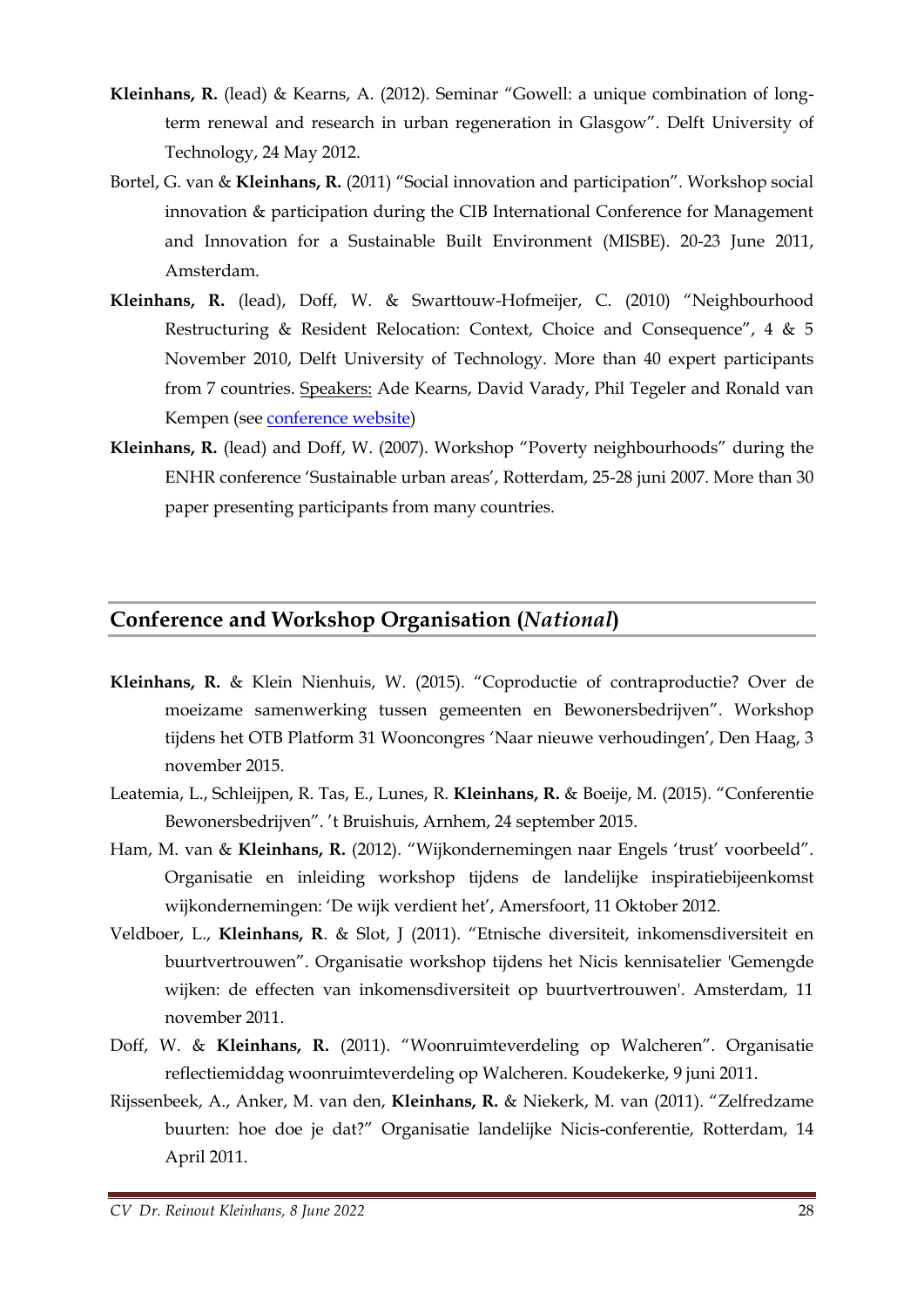- **Kleinhans, R.** & Posthumus H. (2010). "Waterbedeffecten van herstructurering: tussen feiten en fabels?" Organisatie en introducerende presentatie voor de gelijknamige workshop tijdens de conferentie Platform Corpovenista: 'De wijk: denken, doen, doorzetten? Utrecht, 22 juni 2010.
- **Kleinhans, R. (2008).** Organisatie Corpovenista-themamiddag 'Haagse bluf? Knelpunten en beproefde recepten bij herhuisvesting in Haaglanden'. Den Haag, 29 januari 2008.
- **Kleinhans, R (2008).** "Spoedcursus waterbedeffecten: hoe kom ik eraf?" Organisatie workshop en inleiding voor de slotconferentie Corpovenista 'De nieuwe wijkaanpak: schijn bedriegt?! Den Haag, 14 mei 2008.

## **Journal Guest Editorships (Special Issues)**

- *Planning Practice & Research*, vol. 30(3), 2015: "Using Social Media and Mobile Technologies to Foster Engagement and Self-Organisation in Participatory Urban Planning and Neighbourhood Governance" (with Jennifer-Evans-Cowley and Maarten van Ham).
- *Journal of Community Informatics*, vol. 10(3), 2014: "Urban Planning & Community Informatics"(with Liisa Horelli, David Sadoway and others).
- *Housing Studies*, vol. 28(2), 2013: "Neighbourhood Restructuring and Residential Relocation: Towards a Balanced Perspective on Relocation Processes and Outcomes" (with Ade Kearns).
- *Journal of Housing and the Built Environment*, vol. 25(4), 2010: "Dealing with Living in Poor Neighbourhoods" (with Marco van der Land).

### **Academic Service**

#### **External Reviewer**

Cities (C), Digital Geography & Society (DG&S), Entrepreneurship & Regional Development (E&RD), European Urban & Regional Studies (EURS), Government Information Quarterly (GIQ), Housing Policy Debate (HPD), Housing Studies (HS), International Journal of E-Planning Research (IJEPR), International Journal of Housing Policy (IJHP), Italian Journal of Planning Practice (IJPP), Journal of Housing and the Built Environment (JHBE), Journal of Community Informatics (JoCI), Journal of Happiness Studies (JHS), Journal of Rural Studies (JRS), Journal of Urban Affairs (JUA), Land Use Policy (LUP), Media & Communication (M&C), Planning Practice & Research (PP&R), Policy Studies (PS), Public Administration (PADM), The Sociological Quarterly (SQ), Tijdschrift voor Sociale en Economische Geografie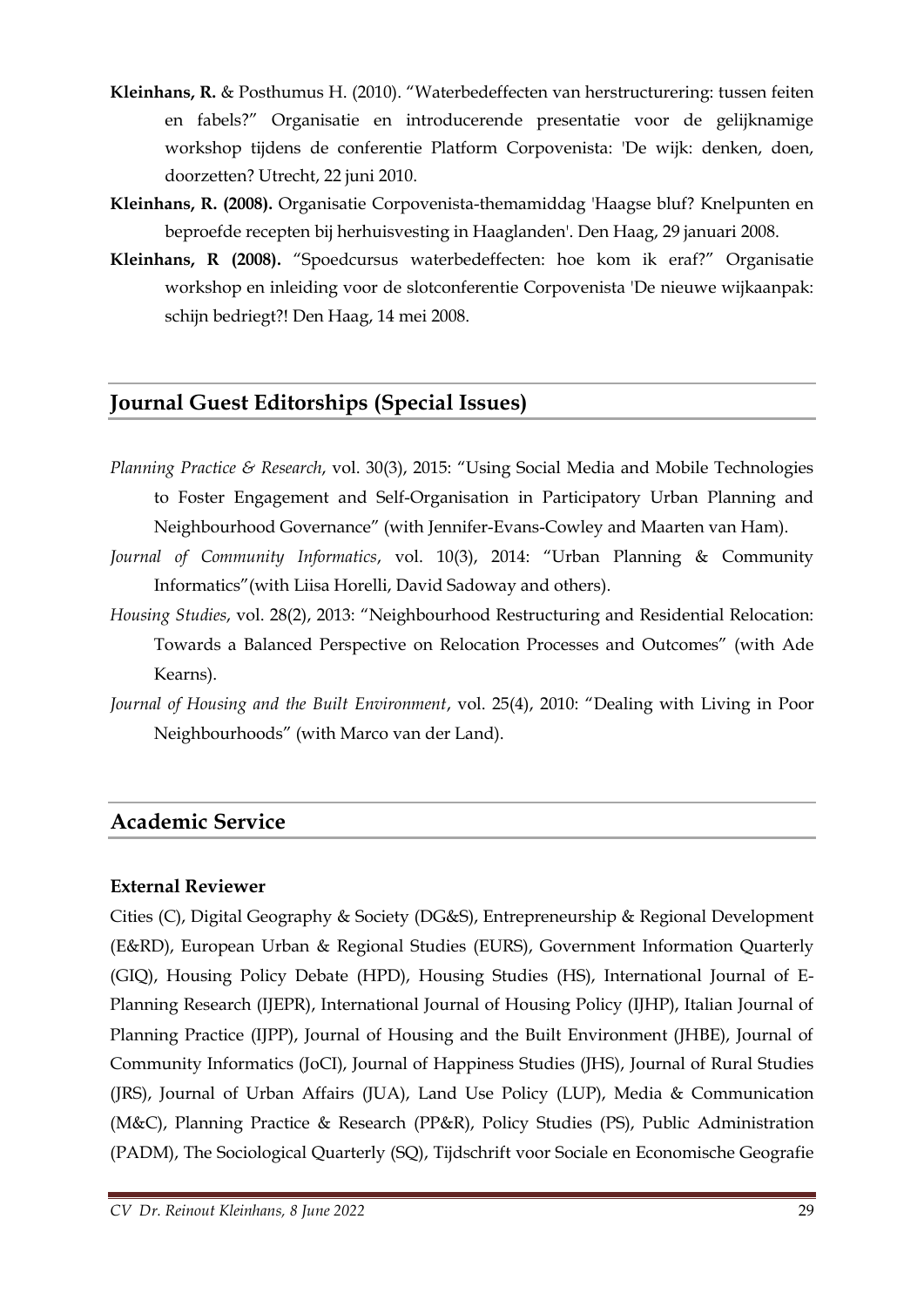(TESG), Sustainability, (S), Urban Geography (UG), Urban Studies (US), Urban Studies Research (USR).

#### **Expert Review Panels**

| 2021 | Research Grant KU Leuven, Research Council KU Leuven                              |
|------|-----------------------------------------------------------------------------------|
| 2019 | Research Grants Council (RGC) of Hong Kong                                        |
| 2018 | Social Sciences and Humanities Research Council of Canada (SSHRC)                 |
|      | 2014-present Committee member of NWO Program "PhD Grants for Secondary Education" |
|      | Teachers" (Promotiebeurs voor Leraren)                                            |
| 2014 | Research Grants Council (RGC) of Hong Kong                                        |
| 2014 | NWO, programme TOP subsidies 'Social Infrastructure'                              |
| 2012 | <b>Austrian Academy of Sciences</b>                                               |
| 2011 | Research Grants Council (RGC) of Hong Kong                                        |
| 2011 | NWO, programme Research Talent (Onderzoekstalent)                                 |
|      |                                                                                   |

## **Faculty Committees**

|           | 2019-present Member of the Honours Program Committee of the Faculty of Architecture        |  |
|-----------|--------------------------------------------------------------------------------------------|--|
|           | and the Built Environment (representing the Department of Urbanism).                       |  |
|           | 2018-present Editorial Board Member for the website of the Faculty of Architecture and the |  |
|           | Built Environment.                                                                         |  |
| 2014-2016 | BK Platform Health Research.                                                               |  |
| 2014      | Housing Committee of Department OTB. Task: preparing physical integration                  |  |
|           | of OTB in the building of the Faculty of Architecture, by establishing a floor             |  |
|           | plan and design requirements for the renovation of the OTB wing.                           |  |
| 2010-2014 | Library Committee of Department OTB, aiming at improving the services and                  |  |
|           | support provided by the central library.                                                   |  |

## **Board Memberships**

| 2020-present | Member Advisory Board of Italian Journal of Planning Practice (IJPP)  |
|--------------|-----------------------------------------------------------------------|
| 2019-present | Member Steering Committee for the City Lab Delft (Stadslab Delft)     |
| 2019-2020    | Member Editorial Board of Italian Journal of Planning Practice (IJPP) |